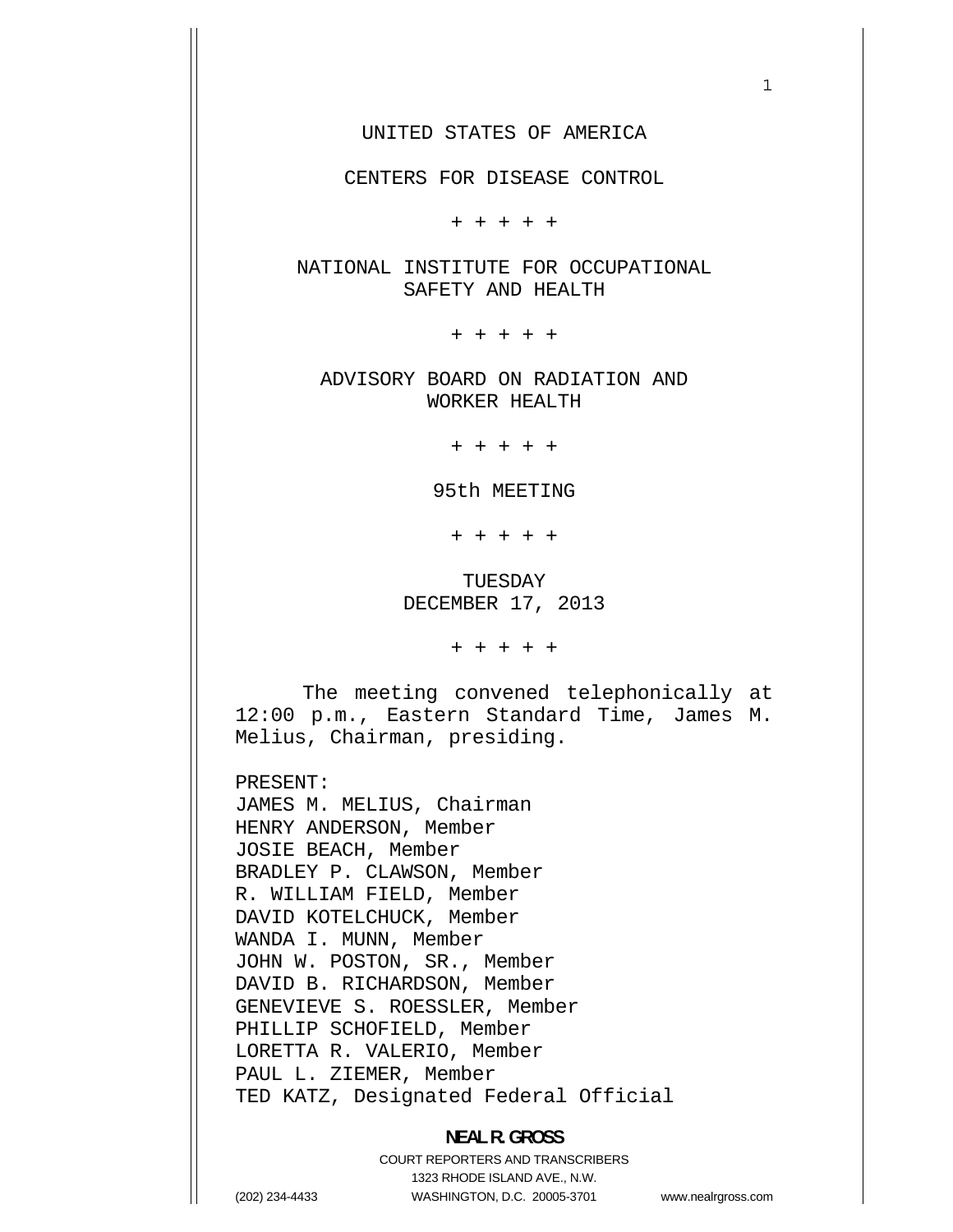#### REGISTERED AND/OR PUBLIC COMMENT PARTICIPANTS

AL-NABULSI, ISAF, DOE BATT, CRISTINA, CDC CRAWFORD, CHRIS, DOL HARTSFIELD, DEKEELY, HHS HINNEFELD, STU, DCAS MCKEEL, DAN NETON, JIM, DCAS RAMSPOTT, JOHN RUTHERFORD, LAVON, DCAS STIVER, JOHN, SC&A

### **NEAL R. GROSS**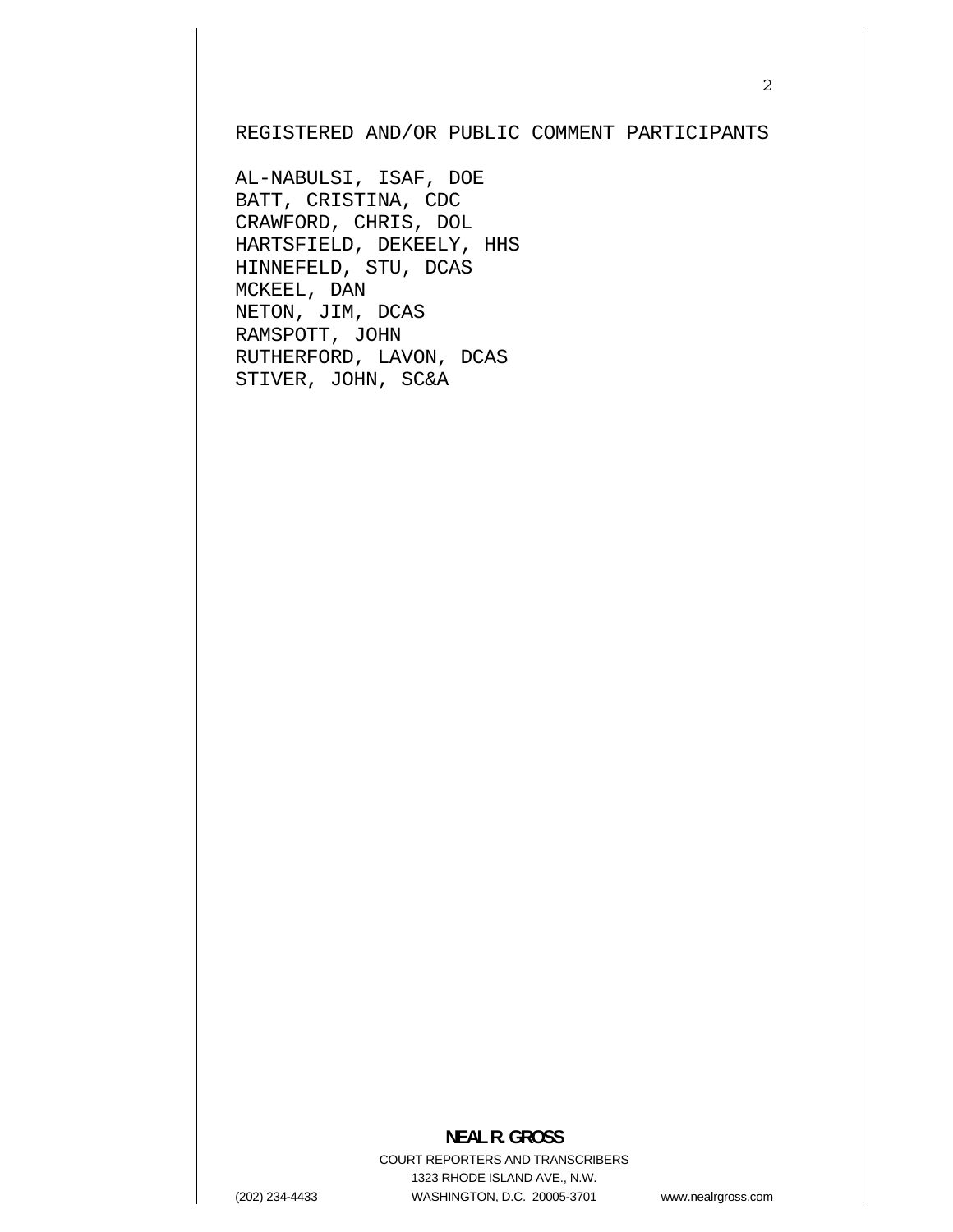#### TABLE OF CONTENTS

AGENDA

| Special Exposure Cohort (SEC) 6<br>Petition Status Update -<br>Mr. Rutherford, DCAS               |
|---------------------------------------------------------------------------------------------------|
| Updates from Work Groups and Subcommittees -<br>WG/SC Chairs                                      |
| Mound Work Group7<br>Josie Beach, Chair                                                           |
| Dose Reconstruction Subcommittee11<br>David Kotelchuck, Ph.D., M.P.H.                             |
| Fernald Work Group11<br>Bradley P Clawson, Chair                                                  |
| Procedures Review Subcommittee12<br>Wanda I. Munn, Chair                                          |
| TBD-6000 Work Group16                                                                             |
| Paul L Ziemer, Ph.D., Chair<br>Idaho National Laboratory Work Group18<br>Phillip Schofield, Chair |
| Lawrence Berkeley National Laboratory<br>Work Group18<br>Paul L. Ziemer, Ph.D., Chair             |

Plans for the January 2014 Board Meeting - [All Members................................21](#page-20-0) 

## **NEAL R. GROSS**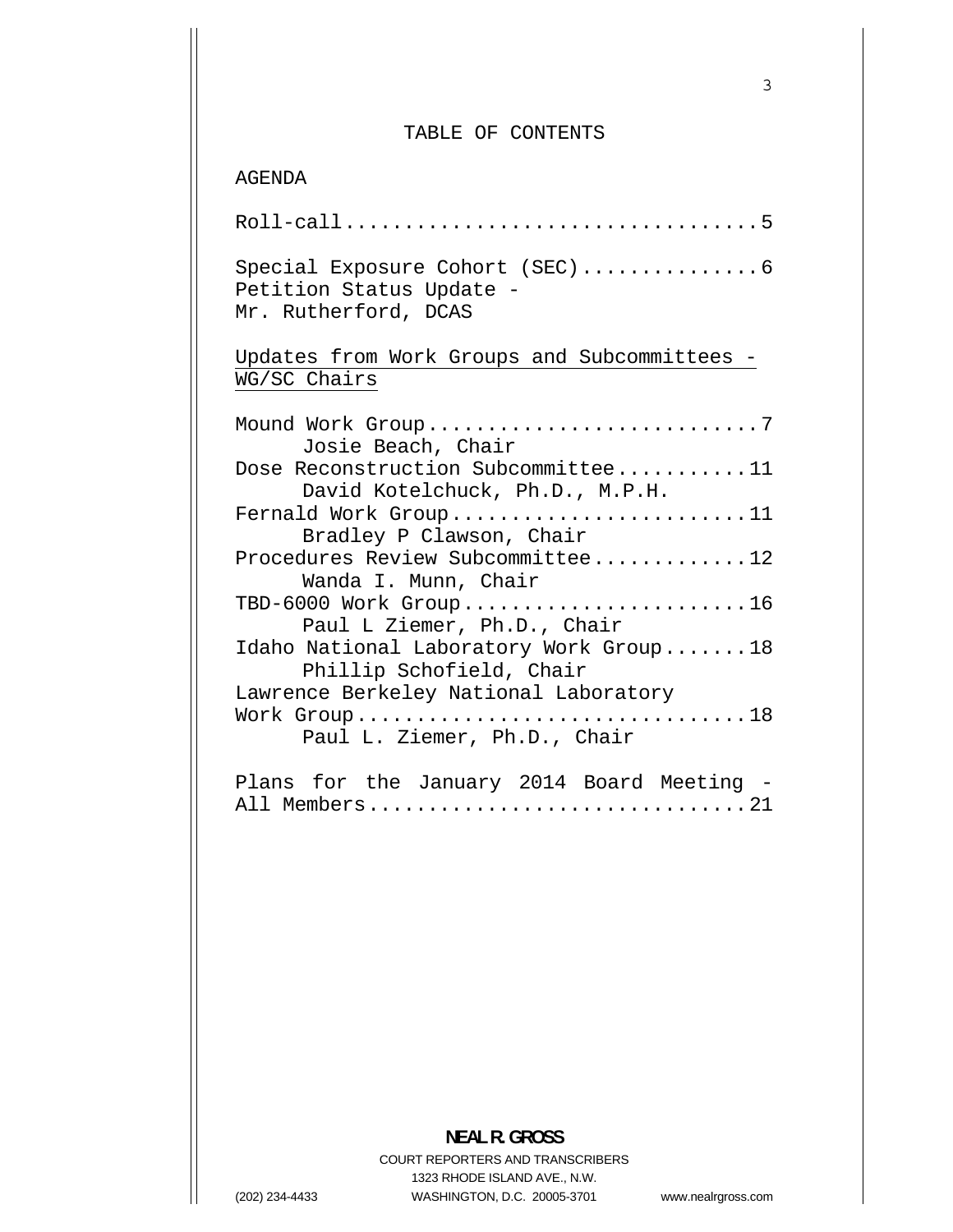4 1 P-R-O-C-E-E-D-I-N-G-S 2 12:00 p.m. 3 MR. KATZ: So let's just do 4 roll-call. We don't need to address conflict 5 of interest because we don't have any actions 6 today for this meeting. So I'm just going to 7 run down the line. And I'll name those that 8 I already know are on. 9 (Roll-call.) 10 MR. KATZ: Okay, then. Dr. 11 Melius, it's your agenda. 12 CHAIRMAN MELIUS: Okay. Thanks. 13 And I believe we have a relatively short 14 agenda today. So, first of all, welcome, 15 everybody. I will admit, Brad, that it is 16 || snowing here in New York today. 17 MEMBER CLAWSON: That's nice, Jim, 18 because it's warm here, beautiful blue sky. 19 It's wonderful. 20 CHAIRMAN MELIUS: Okay. Well, 21 you'll get yours. 22 MEMBER KOTELCHUCK: I think **NEAL R. GROSS**  COURT REPORTERS AND TRANSCRIBERS 1323 RHODE ISLAND AVE., N.W. (202) 234-4433 WASHINGTON, D.C. 20005-3701 www.nealrgross.com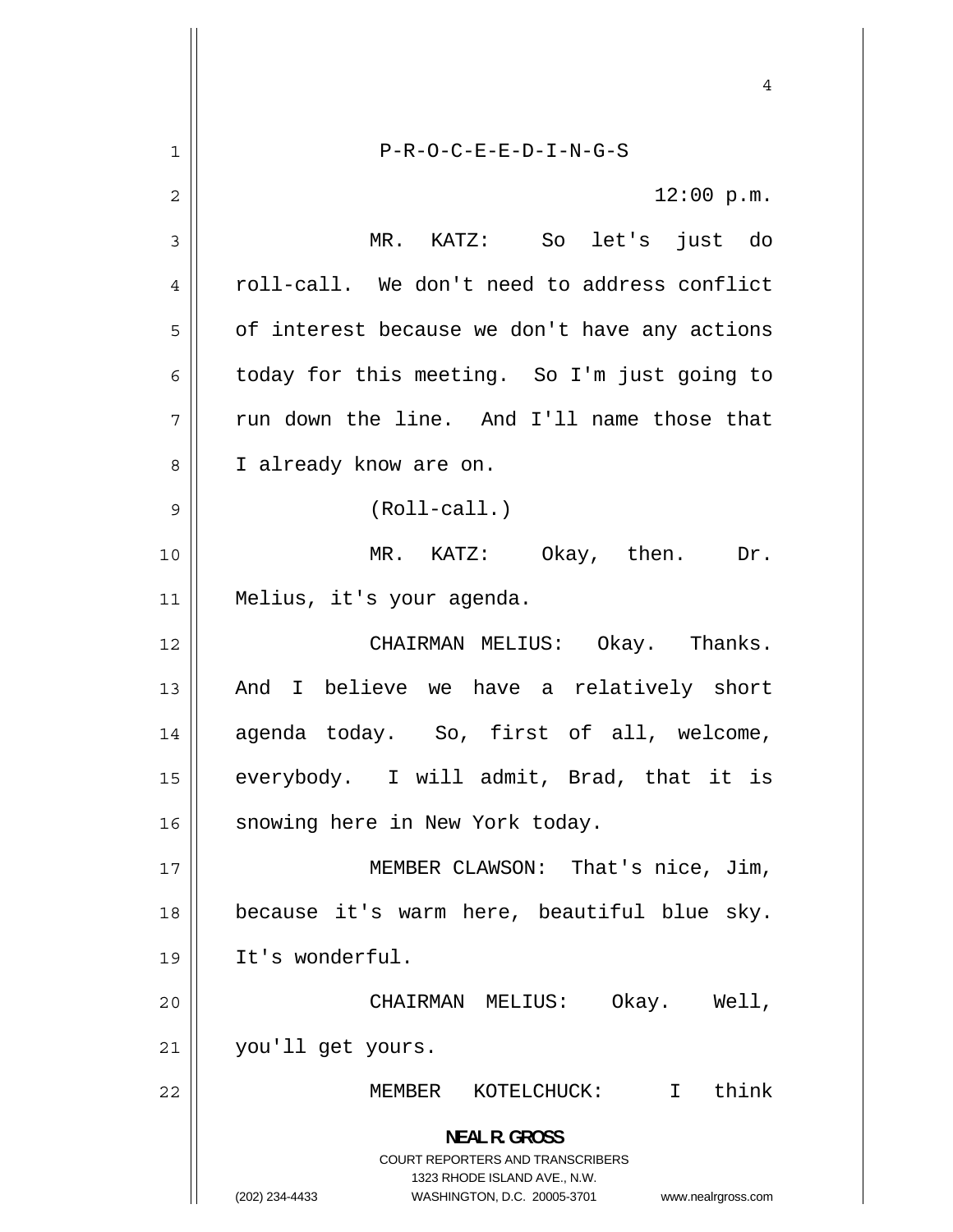<span id="page-4-0"></span>1 they've already gotten theirs.

2 CHAIRMAN MELIUS: I know. I've 3 been watching that.

4 Okay. Anyway, the first item on 5 the agenda is SEC petition update from Lavon 6 Rutherford.

7 MR. RUTHERFORD: All right. Yes. 8 This is Lavon Rutherford. We have two SEC 9 reports that we plan to present at the 10 January meeting, first at the Kansas City 11 plant, and we have an Evaluation Report, 12 addendum, for Joslyn. The Kansas City Plan 13 Evaluation Report right now is in internal 14 review. We hope to have the report to the 15 Advisory Board and then out to the 16 petitioners by the end of December or early 17 | January at the latest.

18 We also are working on an addendum 19 for Joslyn. The decision to do an addendum 20 for Joslyn recently came up. We made the 21 determination we needed to extend the Class 22 about six or seven months for Joslyn. Again,

**NEAL R. GROSS** 

COURT REPORTERS AND TRANSCRIBERS 1323 RHODE ISLAND AVE., N.W.

(202) 234-4433 WASHINGTON, D.C. 20005-3701 www.nealrgross.com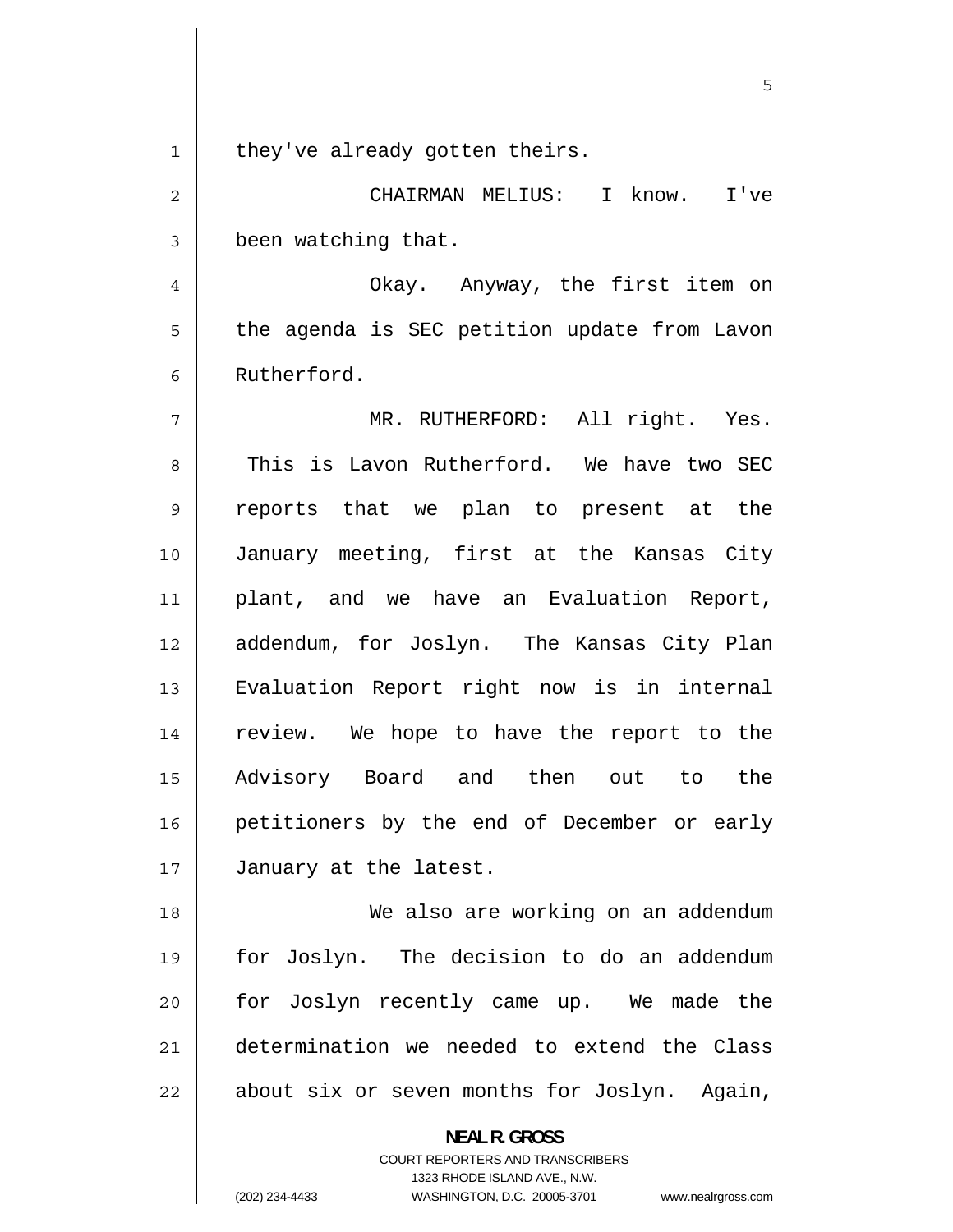<span id="page-5-0"></span>1 we are working on that addendum and are 2 trying to get it completed in time for a Work 3 Group meeting in January. I believe it is 4 January 16th.

5 Worst case, we will present our 6 findings from this addendum to the Work 7 Group. And the actual report will come out 8 shortly after the meeting. The schedule is 9 really tight right now. It's got it coming 10 out about the time of the meeting, but, like 11 I said, at worst case, we will present the 12 findings of that addendum to allow the Work 13 Group -- you know, I think it's pretty 14 straightforward. So I don't think it will be 15  $\parallel$  a problem. 16 And that's all we have for the

17 January meeting, is two reports. And that's  $18$  | all I have.

 CHAIRMAN MELIUS: Okay. Any 19 20 questions for Lavon?

21 (No response.)

22 CHAIRMAN MELIUS: Okay. Let me

> **NEAL R. GROSS**  COURT REPORTERS AND TRANSCRIBERS 1323 RHODE ISLAND AVE., N.W.

(202) 234-4433 WASHINGTON, D.C. 20005-3701 www.nealrgross.com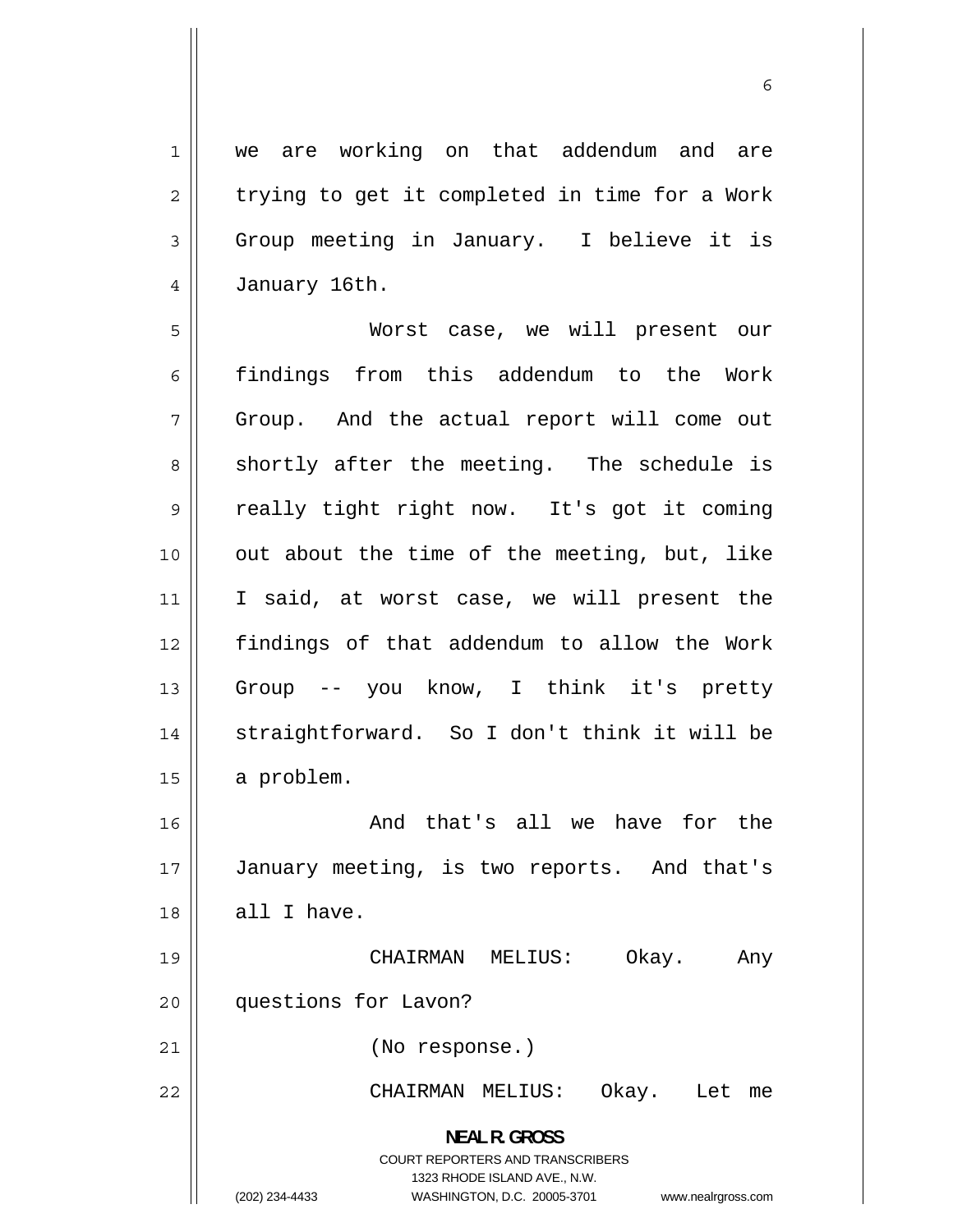<span id="page-6-0"></span>1 get the right agenda. I was just peeking 2 ahead to the other one. Okay. 3 Okay. Next on our agenda is any 4 updates from Subcommittees or Work Groups. 5 And I won't go through the list. So just if 6 anybody has something they want to update, 7 speak up. 8 MEMBER BEACH: Jim, this is Josie. 9 I have a brief one from Mound. 10 CHAIRMAN MELIUS: Go ahead. 11 MEMBER BEACH: So the Mound Work 12 Group held a brief phone call on November 13 26th to discuss some very specific concerns 14 that were raised by the Mound petitioners 15 regarding the MESH data and whether NIOSH had 16 adequately justified its decision not to use 17 the MESH tritium entries as evidence of 18 monitoring and whether NIOSH had 19 independently validated the tritium logbooks 20 as being adequate and sufficiently complete 21 to be used in the intended way for the 1959 22 to 1980 SEC.

> **NEAL R. GROSS**  COURT REPORTERS AND TRANSCRIBERS 1323 RHODE ISLAND AVE., N.W.

(202) 234-4433 WASHINGTON, D.C. 20005-3701 www.nealrgross.com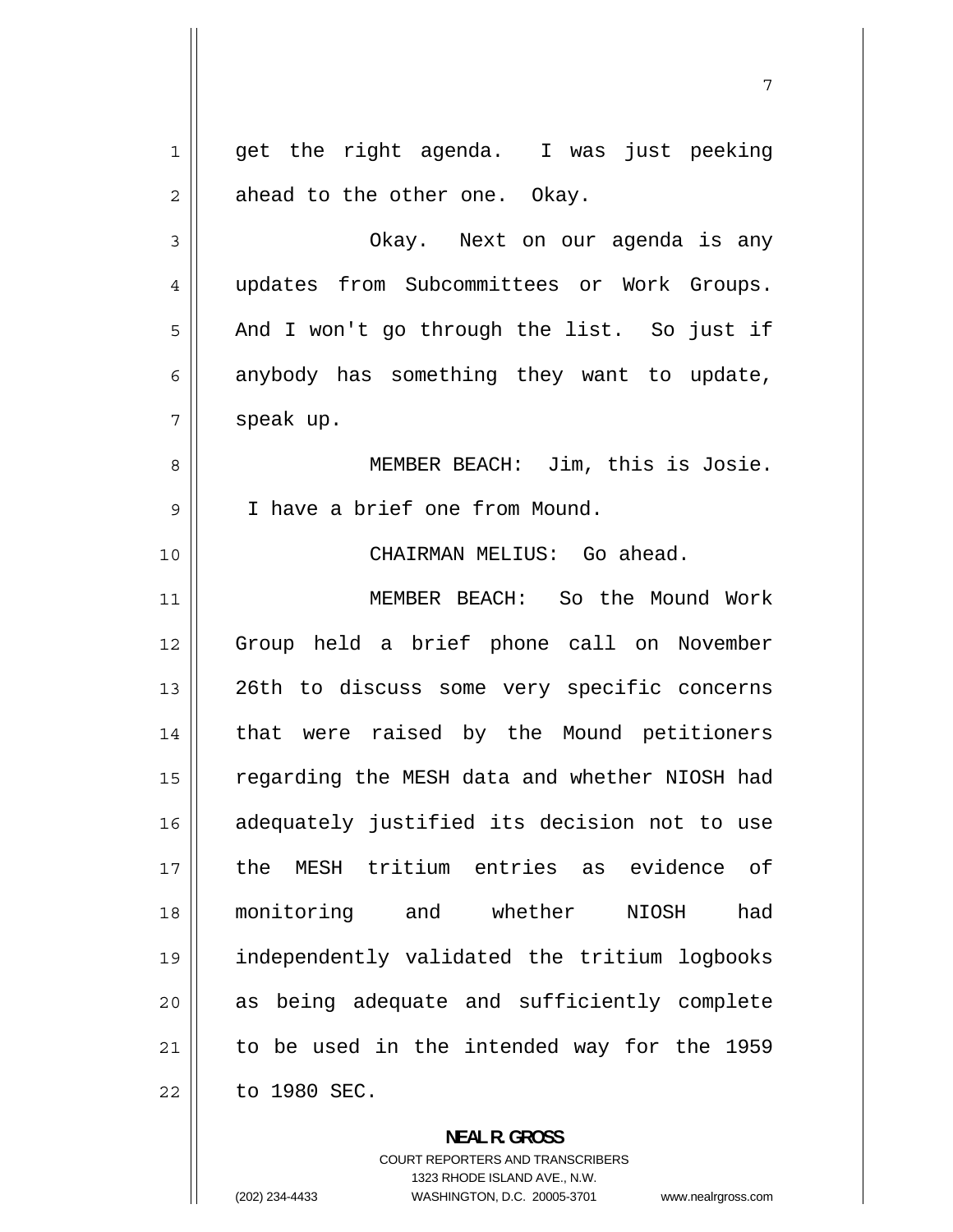1 The petitioner brought it up 2 before the Board at our last two meetings. 3 Some of the concerns were -- and they were 4 are the names sufficiently legible, complete, 5 identifiable to be used to identify which 6 workers ought to be included in the SEC? And 7 the worker concerns would be whether that 8 validation was adequate under the 9 circumstances. 10 We held the meeting. NIOSH agreed 11 to look into how the validation was handled 12 for the logbooks. We got that report from 13 NIOSH on Friday. And the Work Group Members, 14 it was very brief. Did anybody have a 15 | chance to review that? 16 MEMBER CLAWSON: I am sorry, 17 Josie. This is Brad. I didn't have a chance 18 || to look at that yet. 19 MEMBER BEACH: Okay. How about 20 you, Paul? Did you get a chance to look at  $21 \parallel$  it? 22 MEMBER ZIEMER: No. We have been **NEAL R. GROSS**  COURT REPORTERS AND TRANSCRIBERS 1323 RHODE ISLAND AVE., N.W. (202) 234-4433 WASHINGTON, D.C. 20005-3701 www.nealrgross.com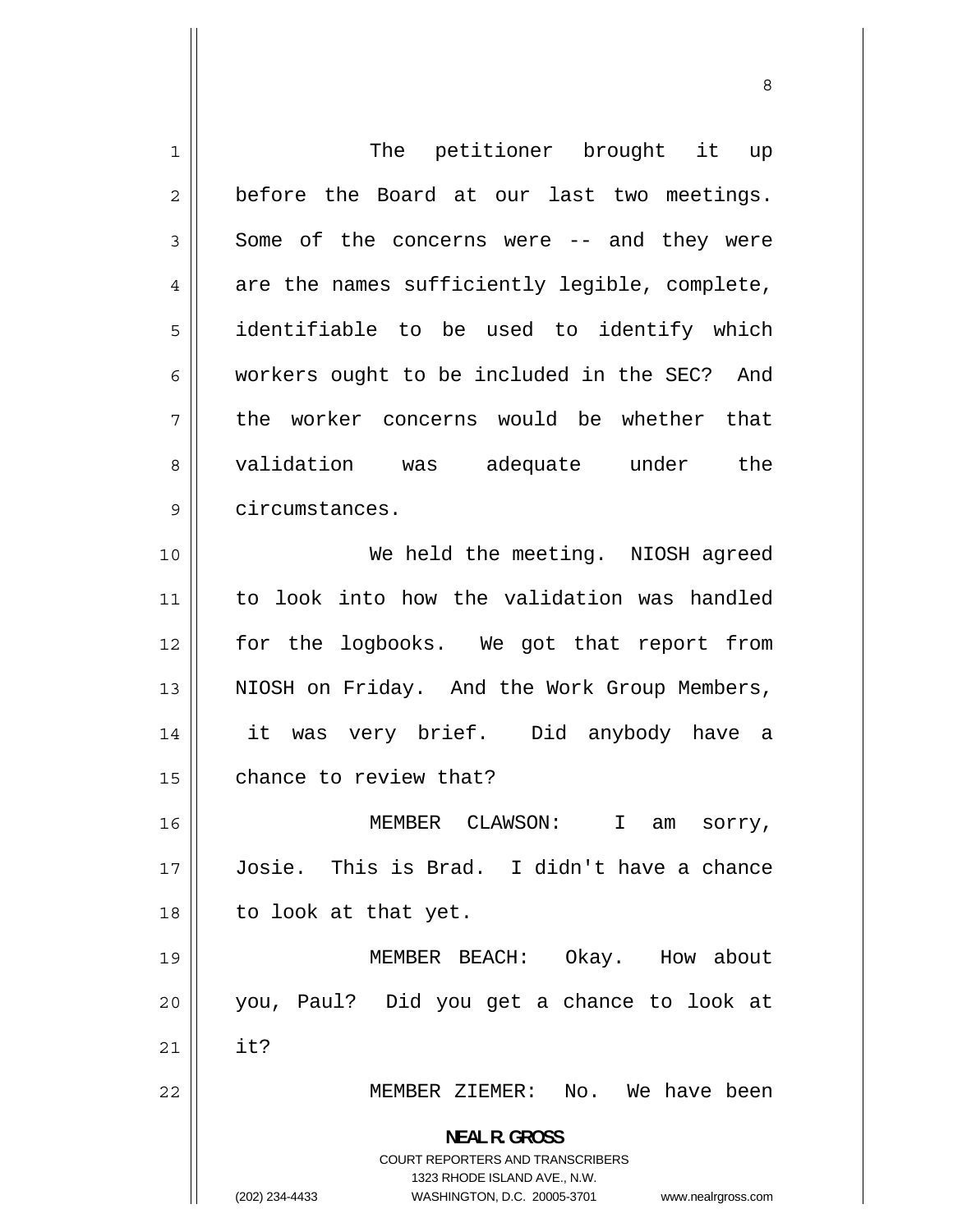1 out of town, and I have not had a chance to 2 look at that.

3 MEMBER BEACH: Okay. Well, then I 4 won't close out other than I looked at it. 5 It seemed pretty basic. And it also seemed 6 complete to me.

7 I checked in with Joe. And SC&A 8 agreed that it was pretty standard and 9 complete. And they had no issues for it.

10 So that's my report. Let me also 11 say that I did talk to Deb. She indicated at 12 the meeting that she was happy with the phone 13 call and the information that was presented. 14 And she agrees that the meeting met her 15 **concerns.** 

16 So I don't know, Ted, if we need 17 to report out more officially than that or, 18 of course, wait for the Work Group Members to 19 take a look at that. And maybe I can update  $20$  || again at the next meeting.

21 MR. KATZ: Yes. I think that will 22 work.

> **NEAL R. GROSS**  COURT REPORTERS AND TRANSCRIBERS 1323 RHODE ISLAND AVE., N.W.

(202) 234-4433 WASHINGTON, D.C. 20005-3701 www.nealrgross.com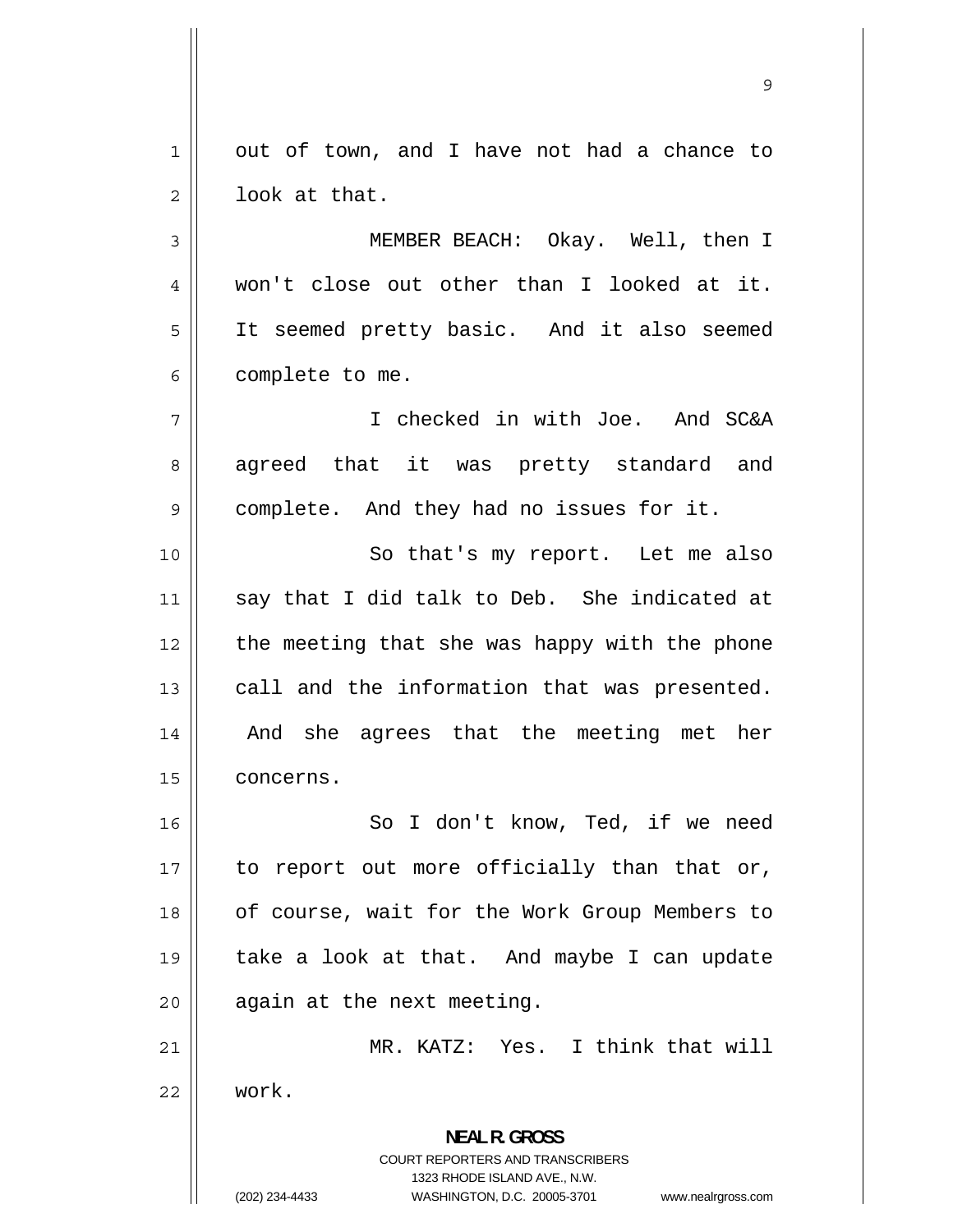1 CHAIRMAN MELIUS: Yes. I think 2 that would be fine, Josie. I think maybe do 3 a quick Work Group call to go over 4 everybody's review of the report. 5 MEMBER BEACH: Yes. It's pretty 6 brief. I think we can probably do it via 7 email if everybody agrees with that. But we 8 could also do a call, too. So I'll leave 9 that up to your discretion, Ted. 10 CHAIRMAN MELIUS: This is Jim. 11 And, again, I haven't seen the report and 12 don't know how brief it is. But it might be 13 just better to have something on the record 14 with a call or we could do it at  $a - -$  or, you 15 know, you could just report back at a Board 16 Meeting after -- 17 || MEMBER BEACH: Okay. 18 CHAIRMAN MELIUS: -- you talk to 19 the other, heard from the other Work Group 20 Members. 21 || MEMBER BEACH: Okay. 22 CHAIRMAN MELIUS: Either one would **NEAL R. GROSS**  COURT REPORTERS AND TRANSCRIBERS 1323 RHODE ISLAND AVE., N.W.

<sup>(202) 234-4433</sup> WASHINGTON, D.C. 20005-3701 www.nealrgross.com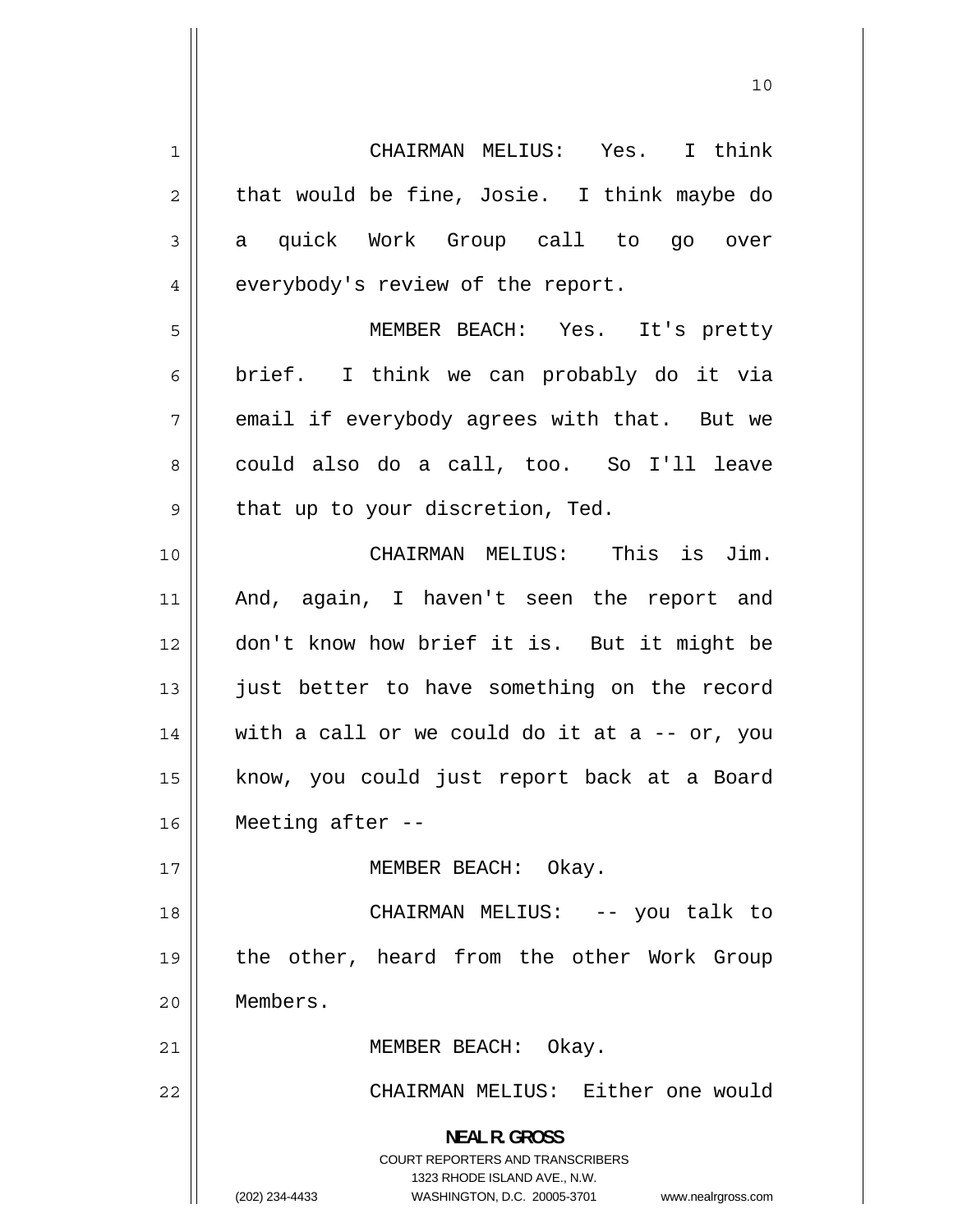<span id="page-10-0"></span> $11$ 1 be fine. 2 MEMBER BEACH: Yes. 3 CHAIRMAN MELIUS: Just as long as 4 we get something on the record. 5 MEMBER BEACH: Okay. Sounds 6 perfect. Thanks. 7 CHAIRMAN MELIUS: Okay. 8 MEMBER KOTELCHUCK: Jim, on the 9 Dose Reconstruction Subcommittee, we met last 10 on November 20th. And we're going to meet 11 next on February 6th. We couldn't schedule 12 || anything for December or January among us. 13 I can give you a report now or, if 14 you'd like, maybe I should wait for the 15 Kansas City meeting, Board meeting. And then 16 it would be the same report now or later. So  $17$  | if you --18 CHAIRMAN MELIUS: We have time in 19 Kansas City. And I think more Board Members 20 hopefully will be on. So why don't we wait 21 until -- 22 MEMBER KOTELCHUCK: That sounds **NEAL R. GROSS**  COURT REPORTERS AND TRANSCRIBERS 1323 RHODE ISLAND AVE., N.W. (202) 234-4433 WASHINGTON, D.C. 20005-3701 www.nealrgross.com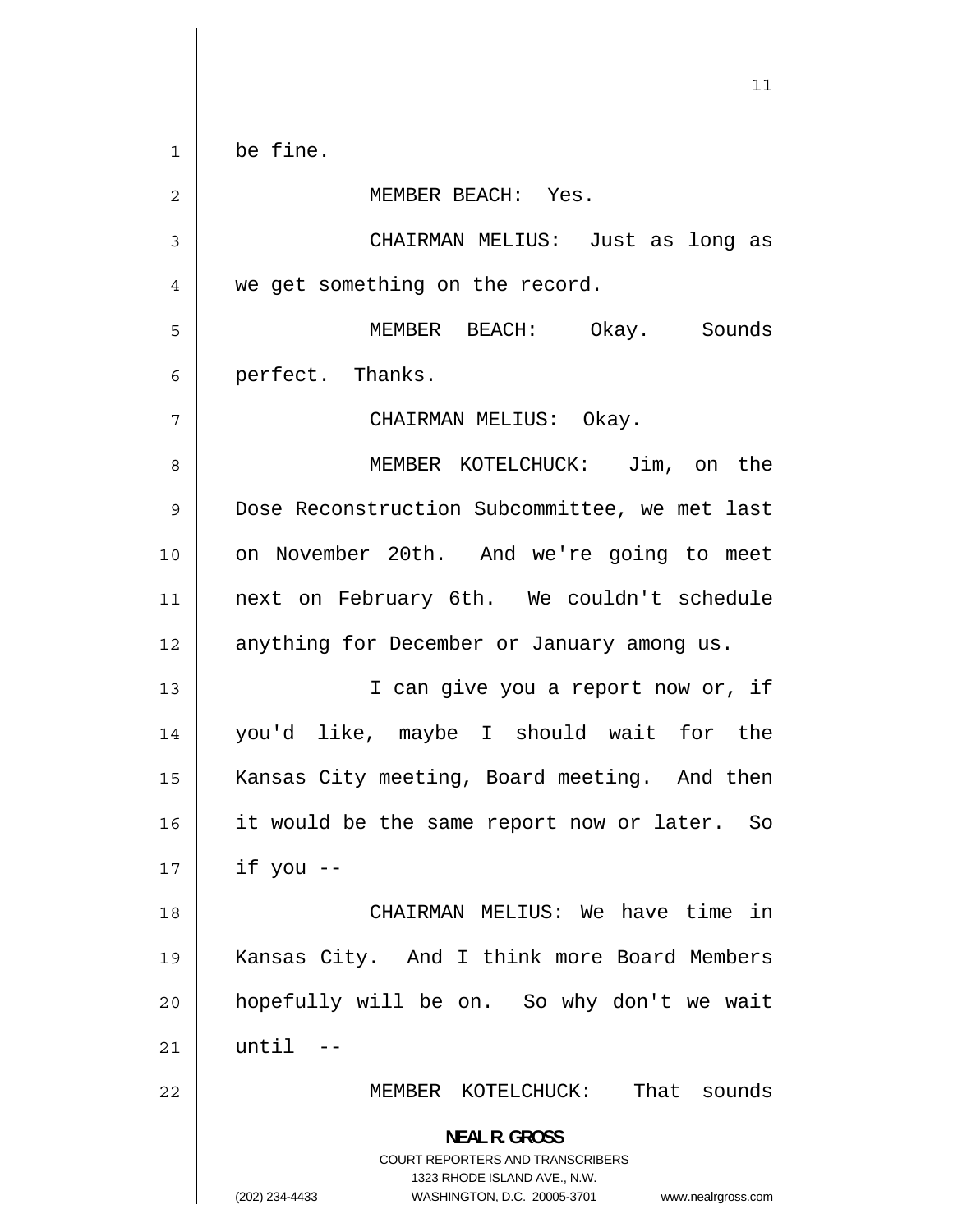fine.

<span id="page-11-0"></span>1

2 CHAIRMAN MELIUS: Yes. Thanks. 3 MEMBER KOTELCHUCK: Suffice it to 4 say progress is being made. 5 CHAIRMAN MELIUS: Okay. Great. 6 Any other Work Group or Subcommittee reports? 7 MEMBER CLAWSON: Yes, Jim. This 8 is Brad. I just wanted to kind of report on 9 Fernald and Nevada Test Site. I've been in 10 contact with Ted and also with DCAS. And 11 we're trying to finish up these two sites, 12 mainly Site Profile issues, DCAS due to their 13 work schedule and stuff, it's going to be 14 later in January or February, but we're 15 working to finish up these Site Profile 16 || issues and close these sites out. 17 CHAIRMAN MELIUS: Good. Anybody  $18 \parallel$  else? 19 MEMBER MUNN: I can give you a 20 quick brief on what we've been doing in 21 || Procedures if you'd like. 22 CHAIRMAN MELIUS: Go ahead, Wanda. **NEAL R. GROSS**  COURT REPORTERS AND TRANSCRIBERS 1323 RHODE ISLAND AVE., N.W. (202) 234-4433 WASHINGTON, D.C. 20005-3701 www.nealrgross.com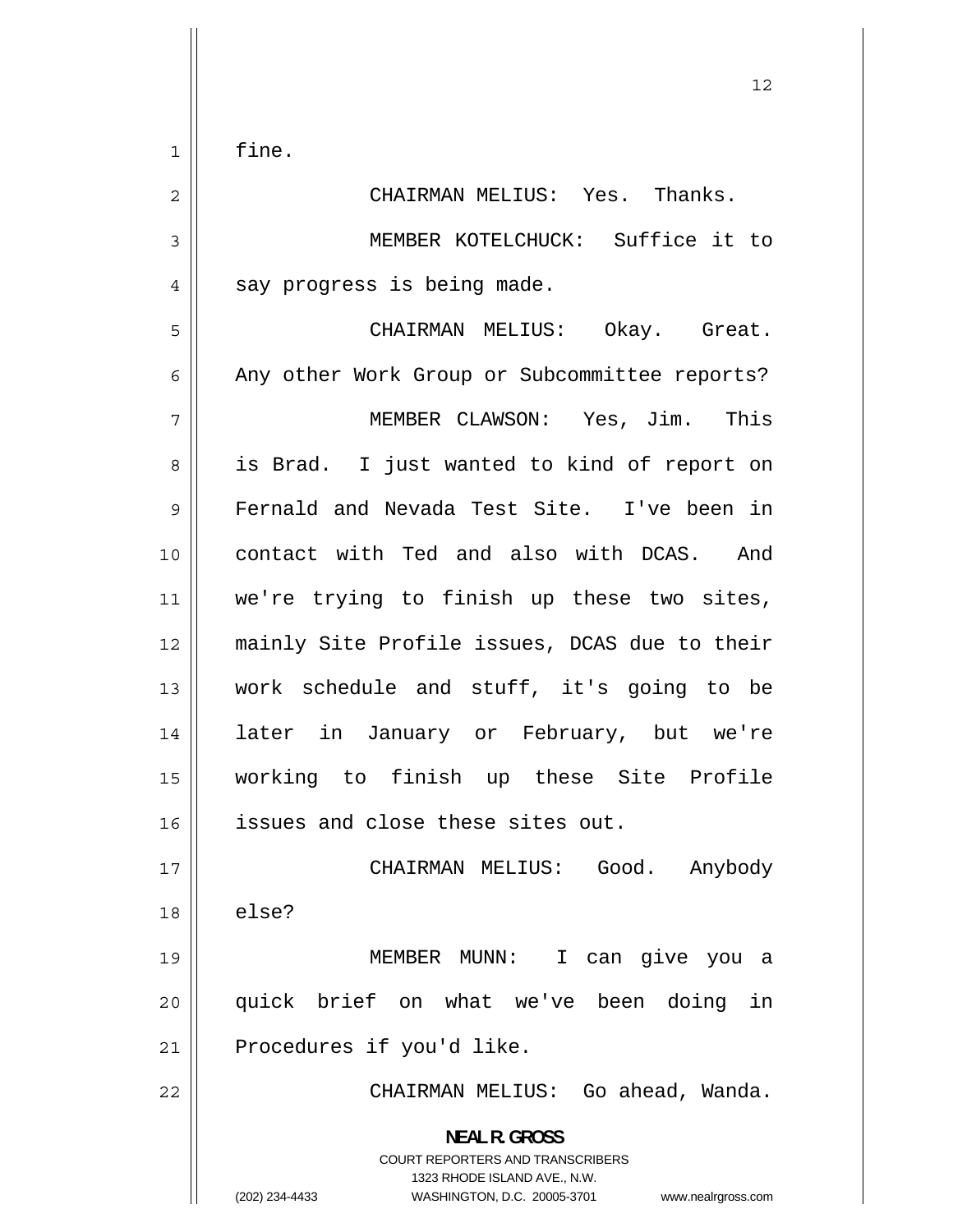1 MEMBER MUNN: As you probably 2 know, we tend to focus pretty clearly on the 3 PERs. We have a total of 46 now done. 4 Twenty-three of them have been assigned. And 5 so we have a significant body of work 6 involved in those alone. 7 Among the PERs that we are looking 8 at are 31, which is the Y-12 TBD revision. 9 There are thorium issues there that we are 10 still dealing with, PER-14, construction 11 trade workers with adjustment factors that 12 are still under discussion; PER-20. At 13 Blockson there's an inhalation tool issue. 14 Everything else is closed out there long  $15$  since. 16 And 11 is K-25 TBDs and the TIB 17 revisions. There are just some selection 18 criterion issues with respect to selection 19 criteria. We have had significant amounts of 20 discussions in the Subcommittee recently on 21 selection criteria for case reviews and 22 different documents that we are dealing with. **NEAL R. GROSS** 

> COURT REPORTERS AND TRANSCRIBERS 1323 RHODE ISLAND AVE., N.W.

13

(202) 234-4433 WASHINGTON, D.C. 20005-3701 www.nealrgross.com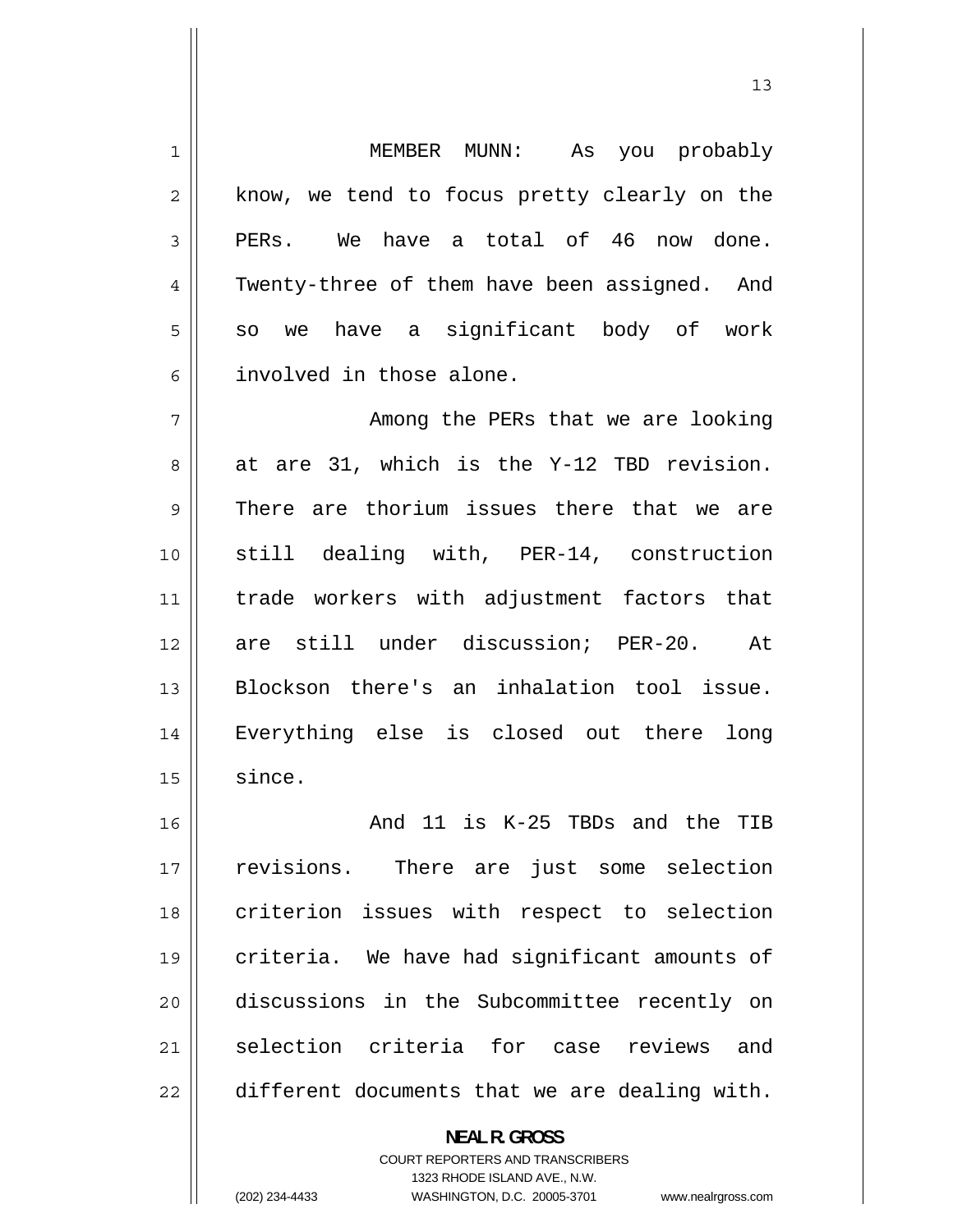And I think most of those are about to come to agreement. There doesn't seem to be too much of an issue. It's just a matter of working out the details.

1

2

3

4

5 PER-37, Ames, is in Work Group 6 discussions. So that is postponed for us 7 until those discussions are finished. And we 8 still have some -- PER-38 came before us and 9 created a little bit of a discussion for us 10 with respect to how to handle the entries in 11 our Board reports simply because that was one 12 of several that we have looked at where there 13 are no findings and we are set up, of course, 14 to deal with findings. So we have I think 15 agreed that we will issue a finding of no 16 findings in those cases where we do find 17 | ourselves with a review that is completed.

18 We have had a technical call on 19 the 3rd to talk about PER-9, the lymphoma 20 issues. That was I think going to resolve 21 itself very nicely. OTIB-54 is internal 22 gross alpha and beta analyses. That was one

**NEAL R. GROSS**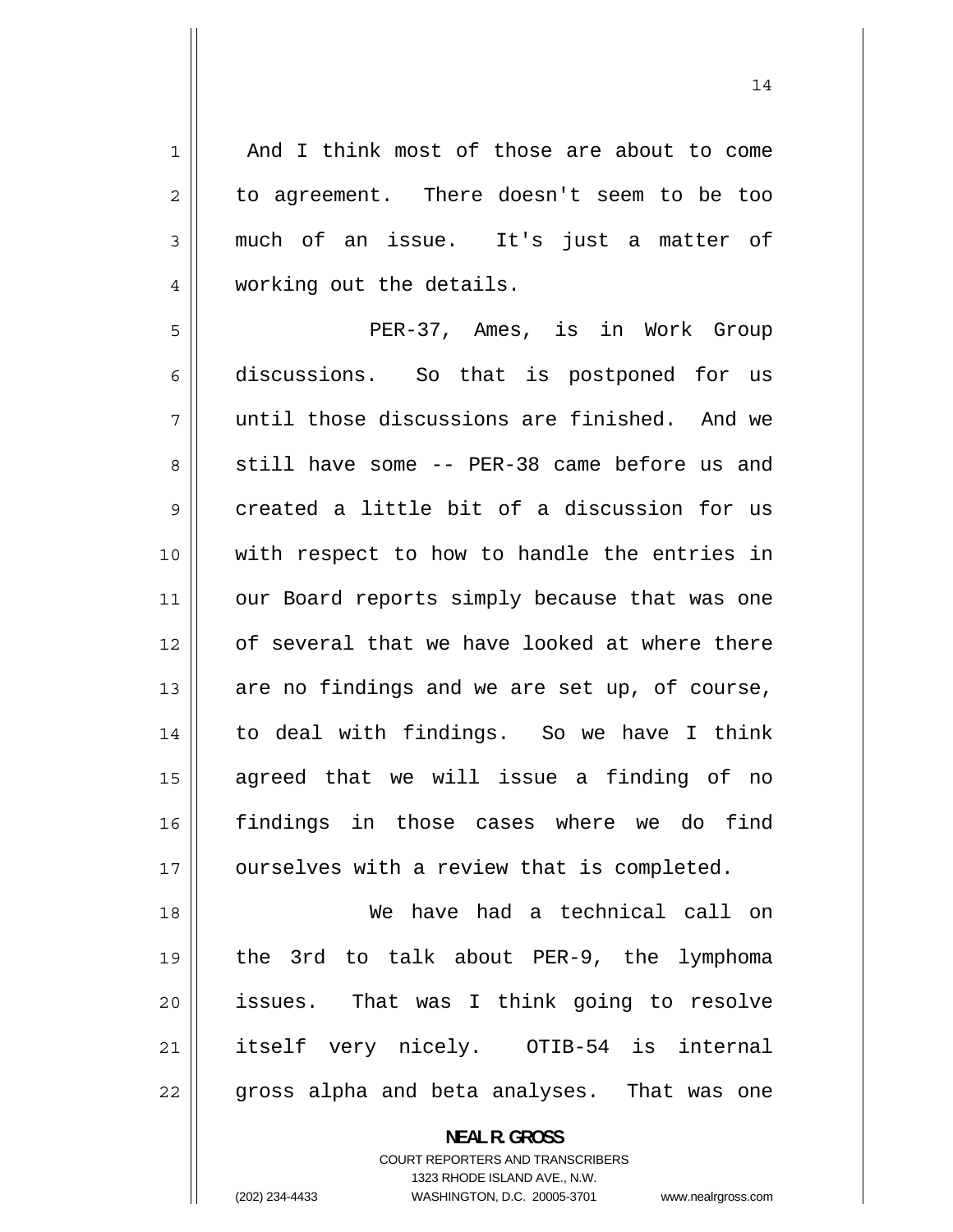1 of those procedures that had an enormous 2 number of findings. Seventeen of them are 3 closed. We have ten of them still in 4 progress. They're proceeding. 5 We have also been looking at IG-6 001. The latest revisions, as you may 7 remember, I think we have had at least three 8 revisions of that very basic document. There 9 are still some discussions going on with 10 respect to the dose correction factors and 11 geometry. But, again, that's close to 12 | resolution. 13 We have just had released from 14 SC&A PER-25, subtask 4. It was a case rework 15 evaluation of shallow dose at the Huntington 16 || plant. So that is on our plate. 17 And coming up soon is -- actually, 18 most of the work I think has been done on 19 OTIB-83 and 34, the latter being, both of 20 them, with respect to internal dosimetry, the 21 || latter being X-10, I believe. 22 And our next meeting is scheduled **NEAL R. GROSS**  COURT REPORTERS AND TRANSCRIBERS 1323 RHODE ISLAND AVE., N.W.

(202) 234-4433 WASHINGTON, D.C. 20005-3701 www.nealrgross.com

15 and 15 and 15 and 15 and 15 and 15 and 15 and 15 and 15 and 15 and 15 and 15 and 15 and 15 and 15 and 15 an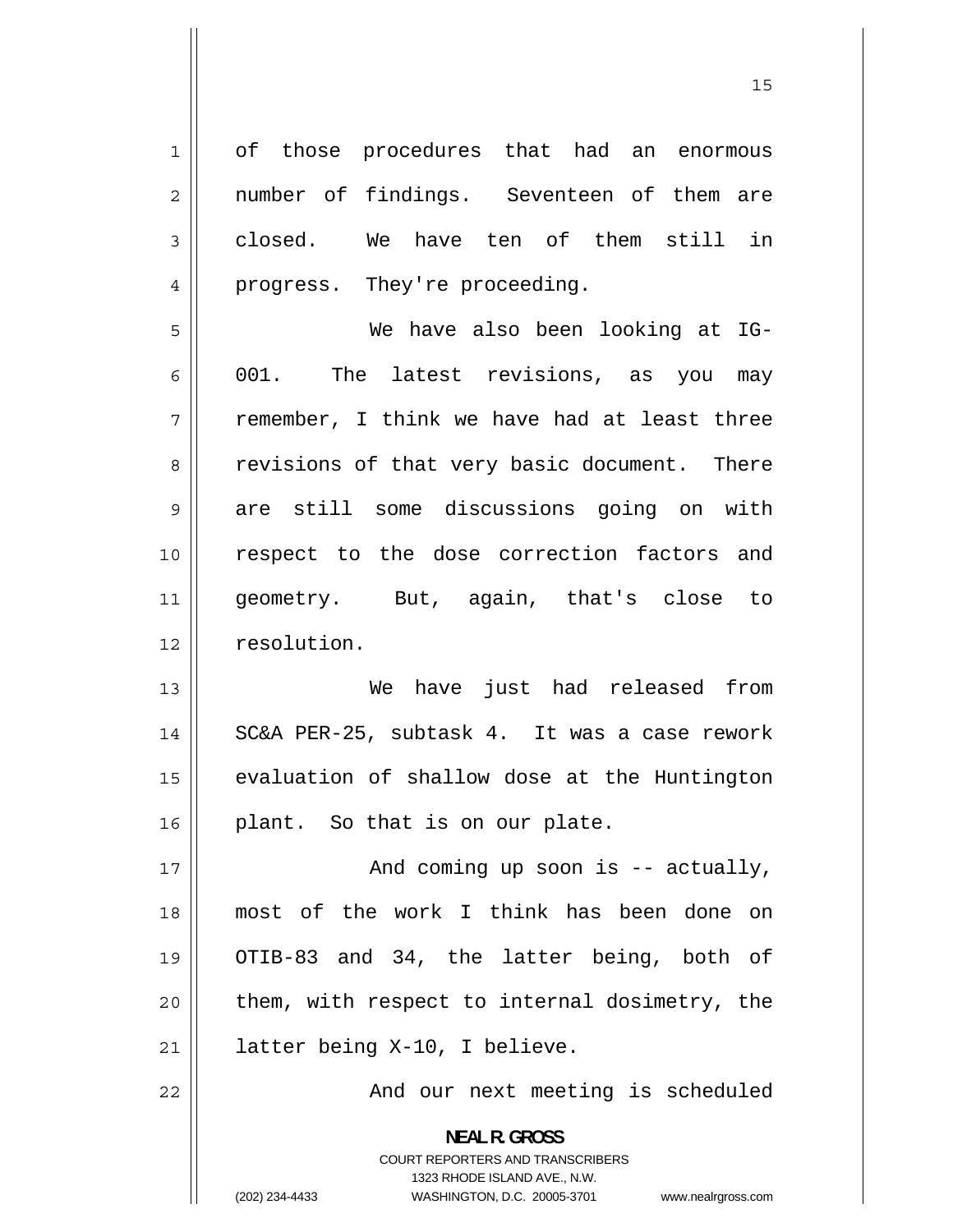<span id="page-15-0"></span> 16 1 for February 13th. 2 CHAIRMAN MELIUS: Great. Thanks, 3 Wanda. 4 Anybody else, Work Group leaders? 5 MEMBER ZIEMER: I can report on 6 TBD-6000 Work Group. 7 CHAIRMAN MELIUS: Okay. Go ahead, 8 Paul. 9 MEMBER ZIEMER: The Work Group has 10 a meeting scheduled for this week, for 11 Thursday, December 19th. And the focus of 12 that meeting will be on General Steel 13 Industries. We will be looking at the skin 14 dose calculations. We will be looking at the 15 MCNP calculations for betatron exposures, 16 also on the resuspension factor for the 17 residual period, trying to reach closure on 18 all of these items. Also, we hope to deal 19 with the findings matrix for Appendix BB, 20 which is the General Steel Industries 21 findings matrix, and to deal with all of the  $22$  | remaining open issues on that. **NEAL R. GROSS** 

> COURT REPORTERS AND TRANSCRIBERS 1323 RHODE ISLAND AVE., N.W.

(202) 234-4433 WASHINGTON, D.C. 20005-3701 www.nealrgross.com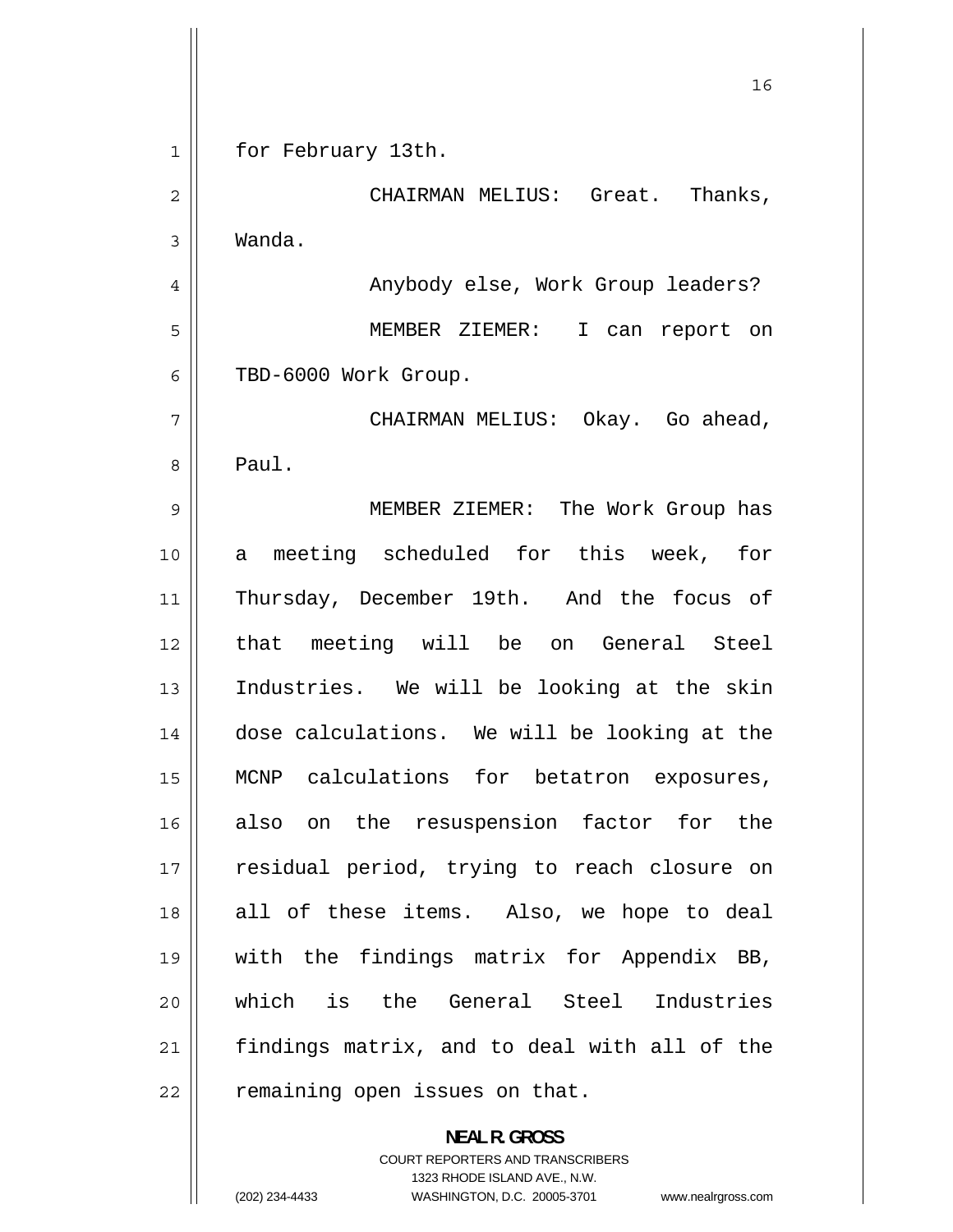1 I'll report at the next full Board 2 meeting where we stand in terms of all of 3 these issues.

4 Also, the Work Group, as LaVon 5 Rutherford indicated, has a conference call 6 meeting scheduled for January 16th. The 7 focus of that will be the Joslyn SEC. And 8 whether or not we will have any formal 9 recommendation on that remains to be seen. 10 So that is very briefly what we are working  $11$  on. 12 CHAIRMAN MELIUS: Okay. That  $13$  || explains the multiple meeting notices. 14 MEMBER ZIEMER: Right, right. The 15 Joslyn one will be touch and go as to whether 16 or not they actually have their 17 recommendation ready for the Work Group. 18 But, as LaVon indicated, it seems to be 19 fairly straightforward, but one is not always  $20$  | certain on that. CHAIRMAN MELIUS: Well, we have

21 22 faith in LaVon. We know how hard he is going

> **NEAL R. GROSS**  COURT REPORTERS AND TRANSCRIBERS 1323 RHODE ISLAND AVE., N.W.

(202) 234-4433 WASHINGTON, D.C. 20005-3701 www.nealrgross.com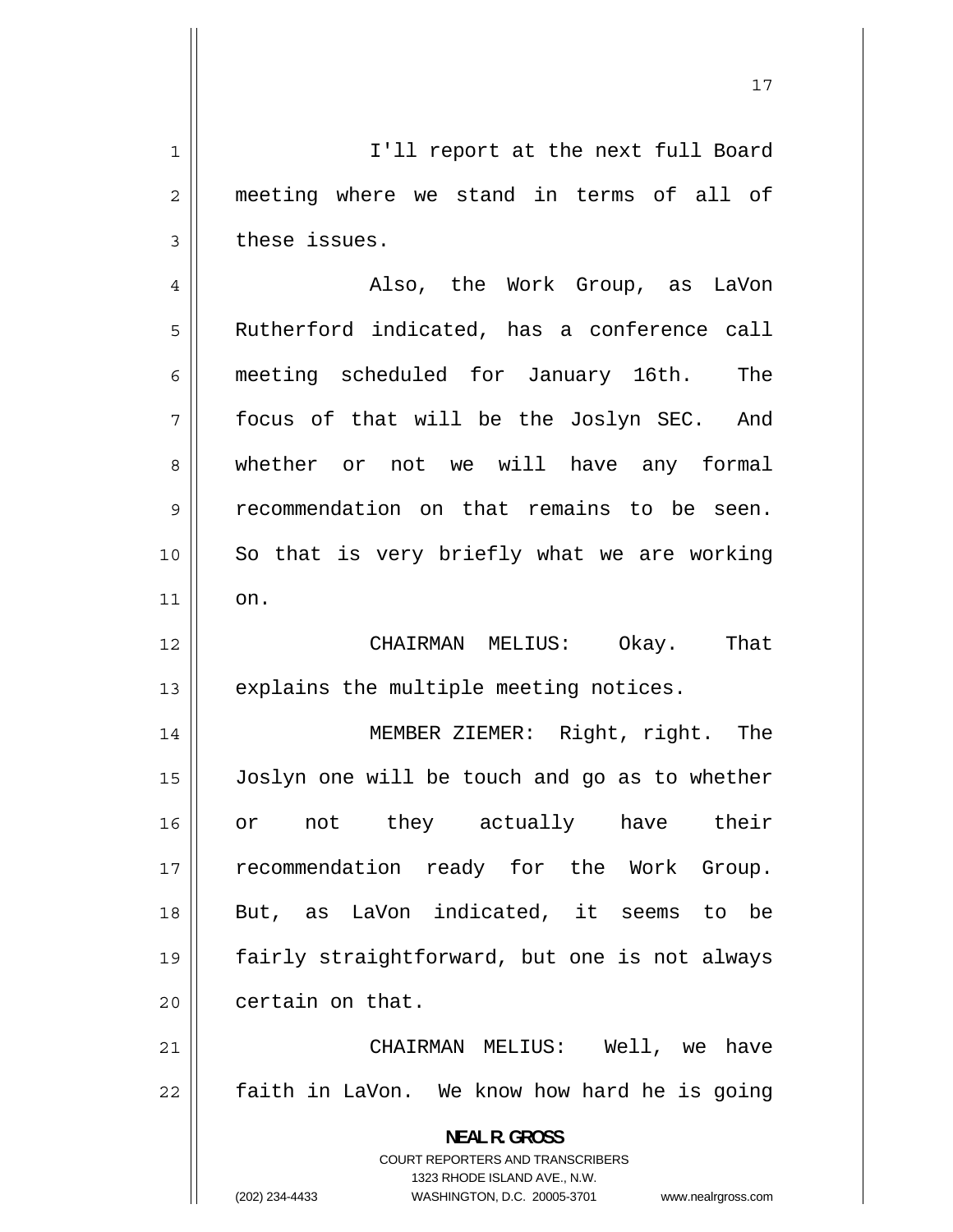<span id="page-17-0"></span> 18 1 to work over the holidays to get this done 2 for us. 3 MEMBER ZIEMER: Yes. That is what 4 worries us. Just kidding, LaVon. Okay. 5 That is my report. 6 CHAIRMAN MELIUS: Okay. Thanks, 7 Paul. 8 Any other Work Group? 9 MEMBER SCHOFIELD: Yes. This is 10 Phil Schofield. This is for INL. On the 1st 11 of October, Pete Darnell issued a paper on 12 the Work Group issue summary. Then SC&A 13 issued another paper on the updated matrix 14 for the issues on the 23rd of October. Then 15 on March 25th, we're scheduled for a Work 16 | Group meeting in Cincinnati. 17 CHAIRMAN MELIUS: Okay. Good. 18 | Thanks, Phil. 19 Anybody else? Mark I know isn't 20 on the phone. I know the Savannah River Work 21 Group has a meeting scheduled, I believe 22 | sometime in February. **NEAL R. GROSS**  COURT REPORTERS AND TRANSCRIBERS 1323 RHODE ISLAND AVE., N.W. (202) 234-4433 WASHINGTON, D.C. 20005-3701 www.nealrgross.com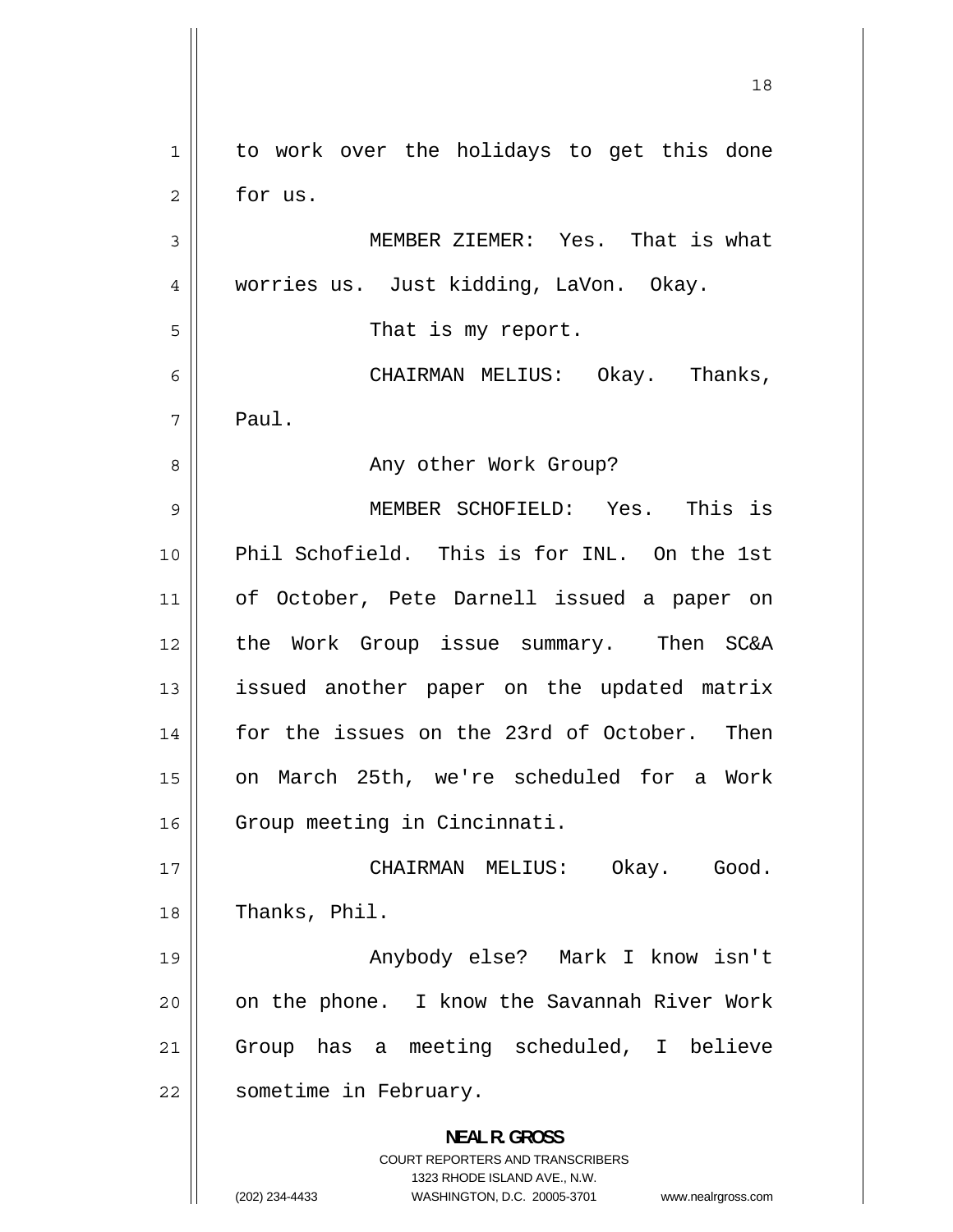1 MEMBER ZIEMER: Well, this is 2 Ziemer again. I probably should give a brief 3 update on Lawrence Berkeley also.

4 CHAIRMAN MELIUS: Okay. Go ahead. 5 MEMBER ZIEMER: Yes. Just this 6 past week, we have received two White Papers 7 from DCAS dealing with some of the findings 8 that SC&A had on the findings matrix. I am 9 uncertain -- and I just emailed Lara Hughes 10 to find out whether there were -- a couple of 11 additional White Papers I think are still 12 due, but we will be able to schedule a Work 13 Group meeting fairly soon. SC&A will need an 14 opportunity to review those White Papers, but 15 at least that seems to be moving ahead now. 16 So we'll keep you posted at the next meeting. 17 CHAIRMAN MELIUS: All right. And 18 I've got to schedule a conference call of our 19 Hanford Work Group to get -- we have some 20 updates on that that we need to discuss. So 21 I will -- 22 MEMBER CLAWSON: Jim? Jim, the **NEAL R. GROSS** 

COURT REPORTERS AND TRANSCRIBERS 1323 RHODE ISLAND AVE., N.W. (202) 234-4433 WASHINGTON, D.C. 20005-3701 www.nealrgross.com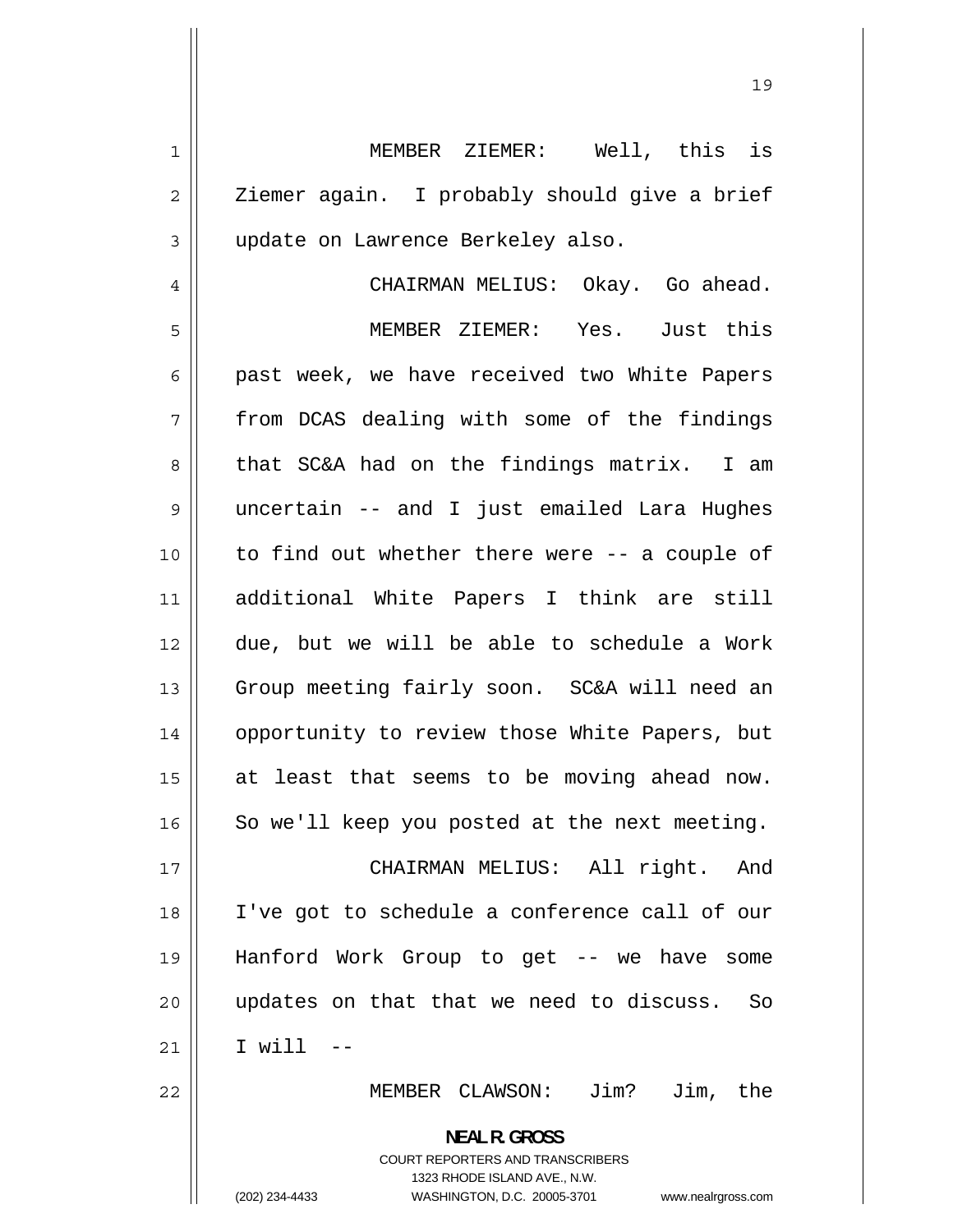20 1 Savannah River Work Group is I believe 2 February 6. 3 CHAIRMAN MELIUS: Okay. I 4 remember it was that week. I couldn't 5 remember the exact date. 6 MEMBER SCHOFIELD: Brad, is it the 7 6th? Is it the 6th? 8 MEMBER CLAWSON: It is either 5th 9 or 6th. I was just -- 10 MEMBER KOTELCHUCK: Oh, okay. 11 Because we have a Dose Reconstruction 12 || Subcommittee meeting on the 6th. 13 MEMBER CLAWSON: Yes. So it is  $14$  | the 5th because I --15 || MEMBER KOTELCHUCK: Oh, okay. 16 MEMBER CLAWSON: I have the stuff  $17$  || there until I get back. 18 MR. KATZ: It is the 5th. 19 || MEMBER KOTELCHUCK: No problem. 20 MEMBER SCHOFIELD: Okay. I just 21 wanted to make sure I hadn't screwed up. 22 CHAIRMAN MELIUS: Well, make sure **NEAL R. GROSS**  COURT REPORTERS AND TRANSCRIBERS 1323 RHODE ISLAND AVE., N.W. (202) 234-4433 WASHINGTON, D.C. 20005-3701 www.nealrgross.com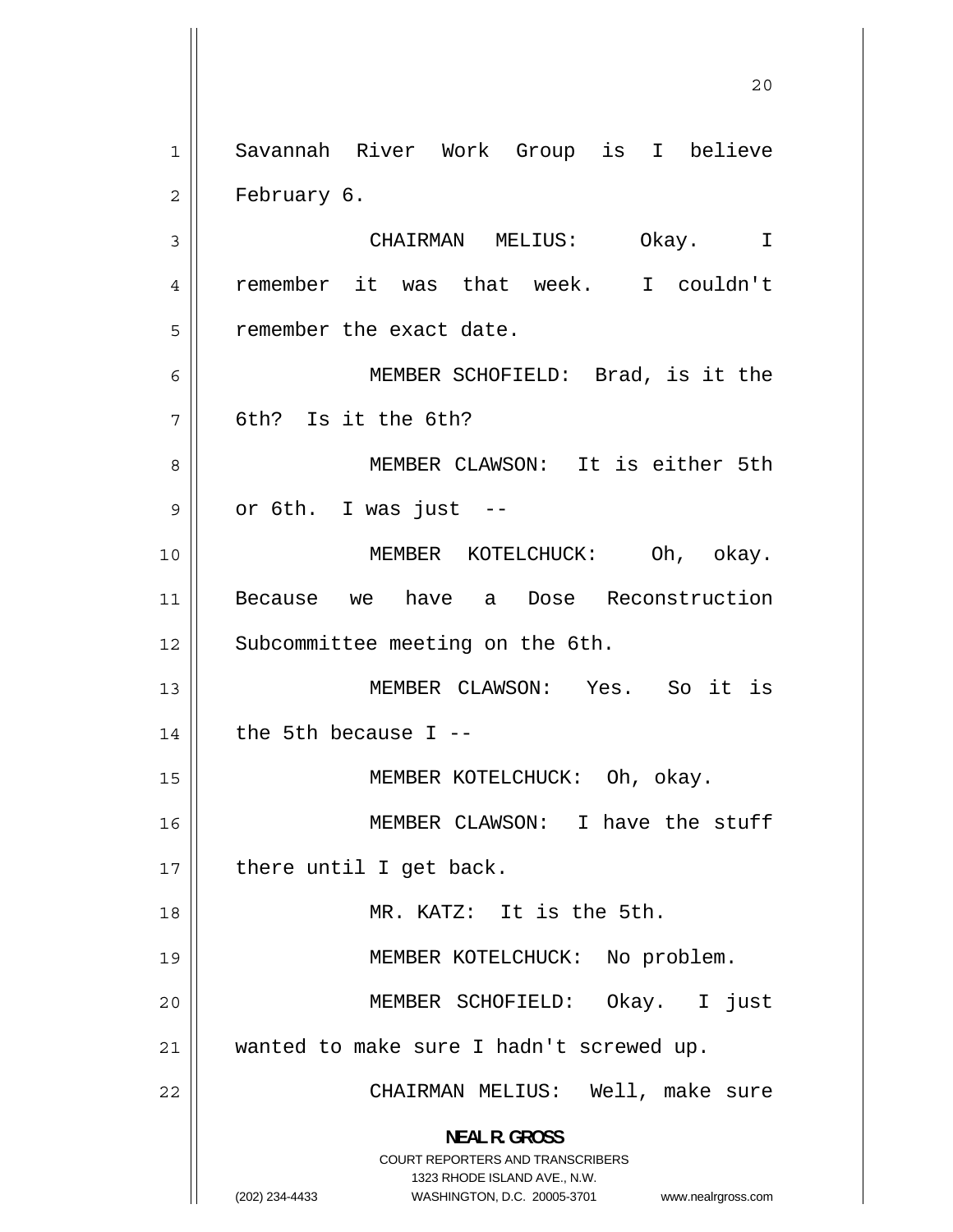<span id="page-20-0"></span> 21 1 we keep everybody awake. All right. 2 Anybody else with updates? 3 (No response.) 4 CHAIRMAN MELIUS: Okay. The next 5 item on the agenda is the agenda for our 6 January 14th meeting, which will be a one-day 7 meeting in Kansas City. I don't know if we 8 have a hotel yet. Do we or -- 9 MR. KATZ: Well, we almost do, 10 yes, almost. 11 CHAIRMAN MELIUS: Are you going to 12 tell us that on the day before the meeting,  $13$  | that we almost have a hotel? 14 MR. KATZ: Sooner than that. It 15 should be pinned down in a few days. I mean, 16 we have a tentative hotel, but it's not legal  $17 \parallel$  yet. 18 CHAIRMAN MELIUS: Okay. 19 MEMBER ANDERSON: Which day is it  $20$  |  $qoinq$  to be? 21 || MR. KATZ: It is the 28th. 22 MEMBER ANDERSON: Okay. Because I **NEAL R. GROSS**  COURT REPORTERS AND TRANSCRIBERS 1323 RHODE ISLAND AVE., N.W. (202) 234-4433 WASHINGTON, D.C. 20005-3701 www.nealrgross.com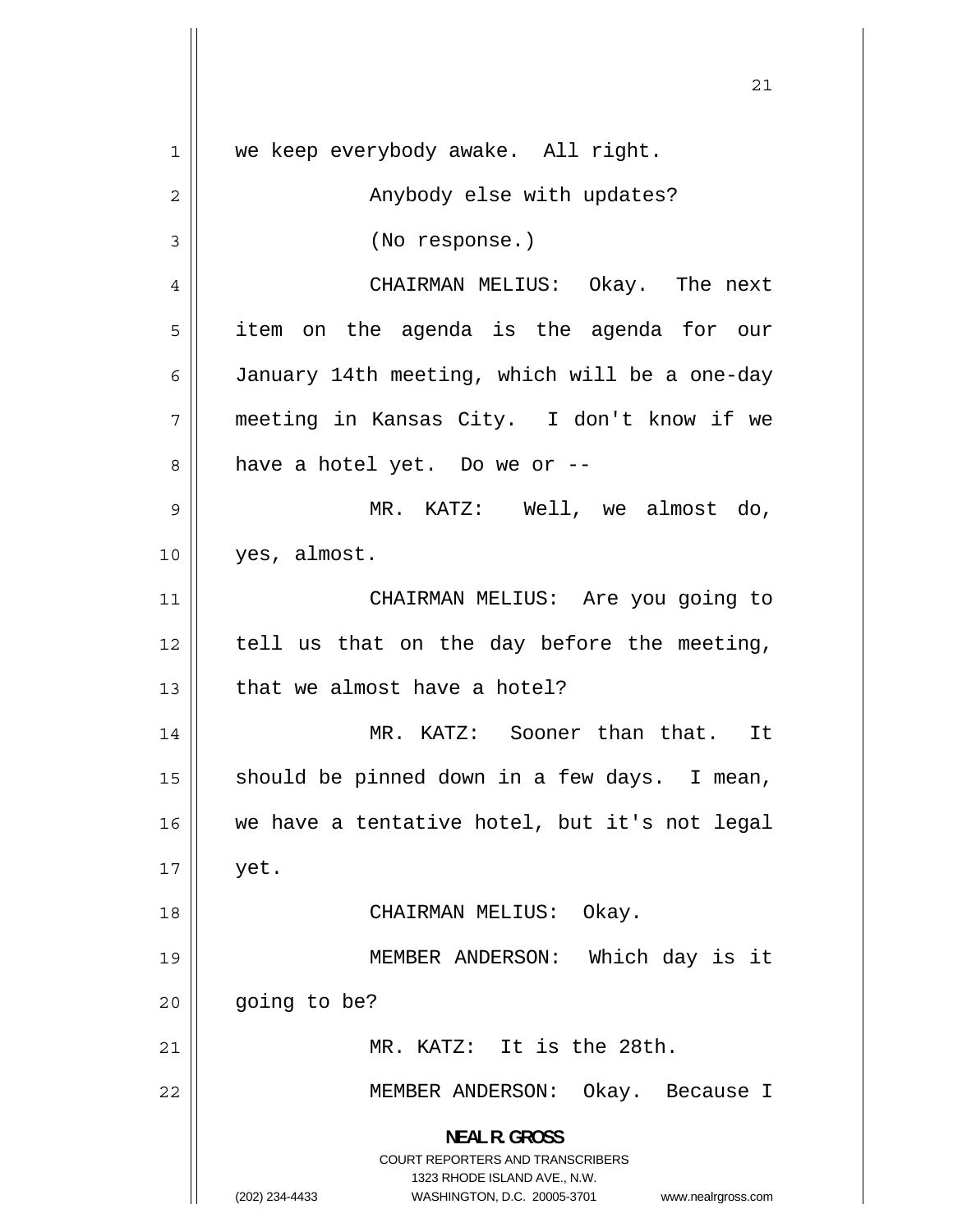<u>22</u> 1 was holding the 29th and 30th as well. 2 MR. KATZ: Right. No. I think I 3 sent out a notice, but it's the 28th. And it 4 will be a very full day but just that day. 5 MEMBER ANDERSON: Okay. So we 6 should be able to leave the 28th? 7 MR. KATZ: Well, in the evening. 8 MEMBER ANDERSON: Yes. 9 CHAIRMAN MELIUS: We are 10 scheduled. The draft schedule, we have 11 tentatively an update on General Steel, the 12 Joslyn petition -- 13 MEMBER ANDERSON: Yes. 14 CHAIRMAN MELIUS: -- and then the 15 Kansas City petition. And then we have a 16 || public comment period on the --17 || MEMBER ANDERSON: Yes. 18 CHAIRMAN MELIUS: -- well, mostly 19 focus on the Kansas -- 20 MEMBER ANDERSON: So plan to leave 21 on the 29th? 22 MR. KATZ: Yes. Andy, I think **NEAL R. GROSS**  COURT REPORTERS AND TRANSCRIBERS 1323 RHODE ISLAND AVE., N.W. (202) 234-4433 WASHINGTON, D.C. 20005-3701 www.nealrgross.com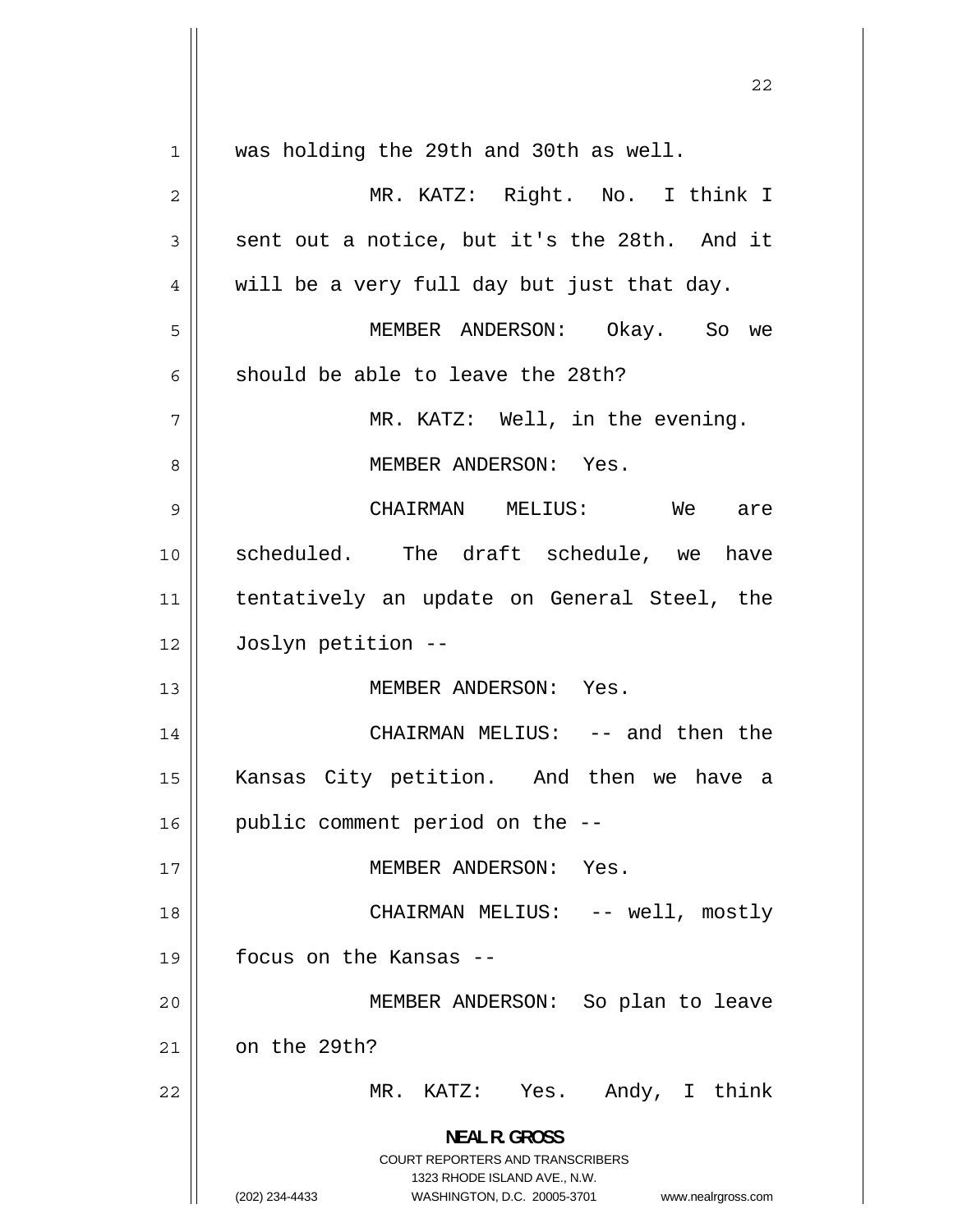23 1 that would be safer -- 2 MEMBER ANDERSON: Okay. 3 MR. KATZ: -- because there may be 4 a lot of people from the local Kansas City 5 MEMBER ANDERSON: Yes. 6 MR. KATZ: -- that may come for 7 comment and we need -- 8 MEMBER ANDERSON: Okay. Great. 9 Thank you. 10 CHAIRMAN MELIUS: Or later in the  $11$  | evening of the  $-$ 12 MEMBER ANDERSON: Yes. 13 CHAIRMAN MELIUS: -- 28th. You 14 Midwesterners can 15 MEMBER ANDERSON: It may work. 16 I'll have to check it out. 17 CHAIRMAN MELIUS: Yes. 18 MEMBER MUNN: This is Wanda. I 19 would like a little guidance if you 20 anticipate some sort of Procedures 21 || presentation in Kansas City. 22 CHAIRMAN MELIUS: I don't think **NEAL R. GROSS**  COURT REPORTERS AND TRANSCRIBERS 1323 RHODE ISLAND AVE., N.W. (202) 234-4433 WASHINGTON, D.C. 20005-3701 www.nealrgross.com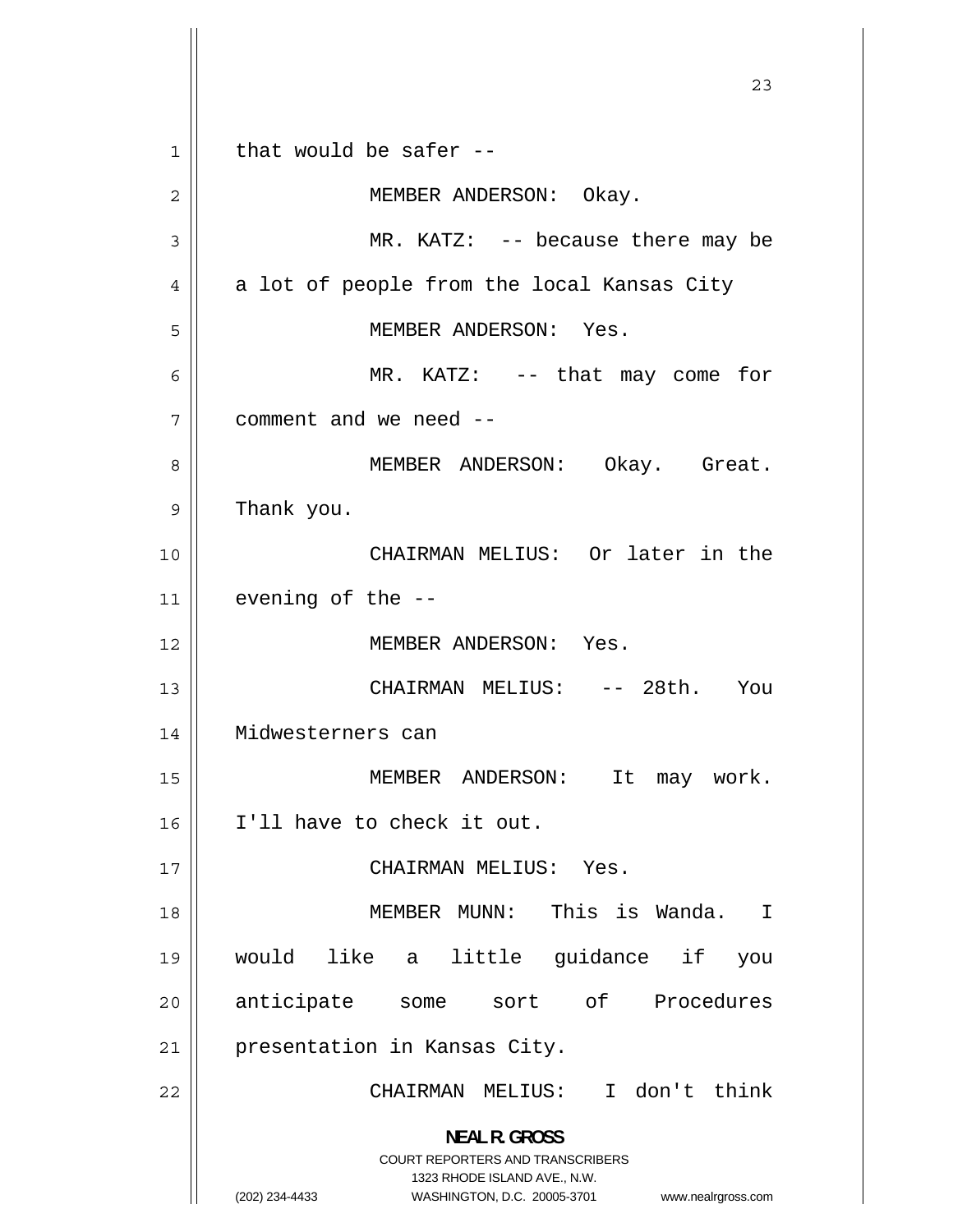24 1 we'll have a -- given how tight the schedule 2 is, we will not do a Procedures presentation 3 at this meeting. 4 MEMBER MUNN: That's why I asked. 5 It sounded like it was very tight, I mean. 6 CHAIRMAN MELIUS: Yes. Any 7 questions or comments on the agenda? 8 Anything else you think that we've missed? 9 (No response.) 10 CHAIRMAN MELIUS: Okay. Any other 11 Board business anybody would like to discuss? 12 || (No response.) 13 CHAIRMAN MELIUS: If not, I'll  $14$  | entertain a motion to adjourn. 15 || MEMBER MUNN: So moved. 16 CHAIRMAN MELIUS: Okay. Wanda. 17 Is there a second to that? 18 MEMBER BEACH: I'll second it. 19 This is Josie. 20 CHAIRMAN MELIUS: Okay. Anybody 21 | opposed? 22 (No response.) **NEAL R. GROSS**  COURT REPORTERS AND TRANSCRIBERS 1323 RHODE ISLAND AVE., N.W. (202) 234-4433 WASHINGTON, D.C. 20005-3701 www.nealrgross.com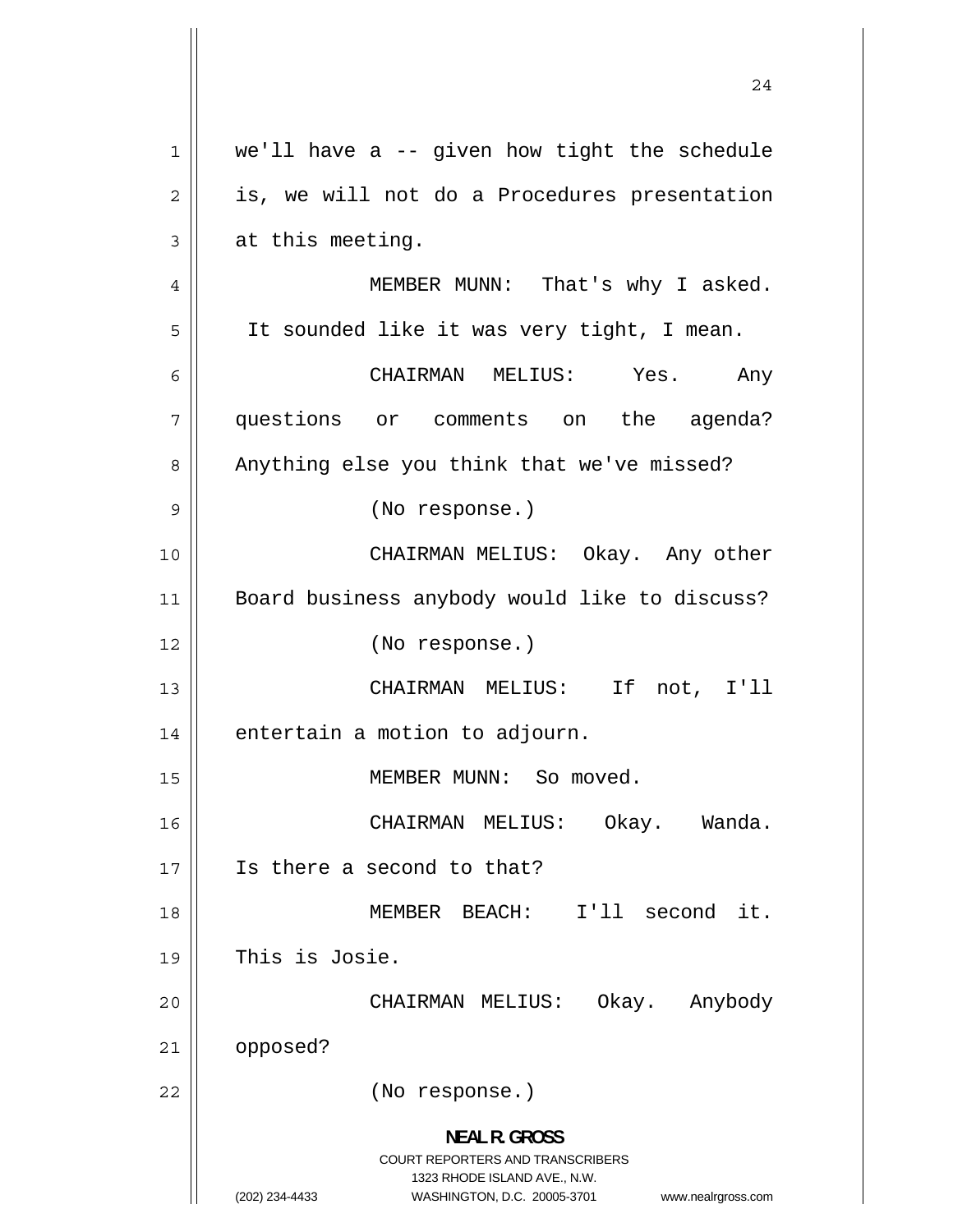-- <u>25</u> 1 CHAIRMAN MELIUS: Okay. Everybody 2 have a happy holidays. 3 MEMBER MUNN: Same to you. 4 MEMBER BEACH: Thanks, Jim. You, 5 too. 6 CHAIRMAN MELIUS: I guess some of 7 you will be talking in a day or two with TBD 8 6000, but the rest of us I guess will be 9 talking to each other, seeing each other in 10 January. So, again, have a good holidays and 11 12 MEMBER KOTELCHUCK: Same. 13 CHAIRMAN MELIUS: Thank you. 14 MR. KATZ: Have a great holidays, 15 everyone. Take care. 16 (Whereupon, the foregoing matter 17 was concluded at 12:24 p.m.) 18 19 20 21 22 **NEAL R. GROSS**  COURT REPORTERS AND TRANSCRIBERS 1323 RHODE ISLAND AVE., N.W. (202) 234-4433 WASHINGTON, D.C. 20005-3701 www.nealrgross.com